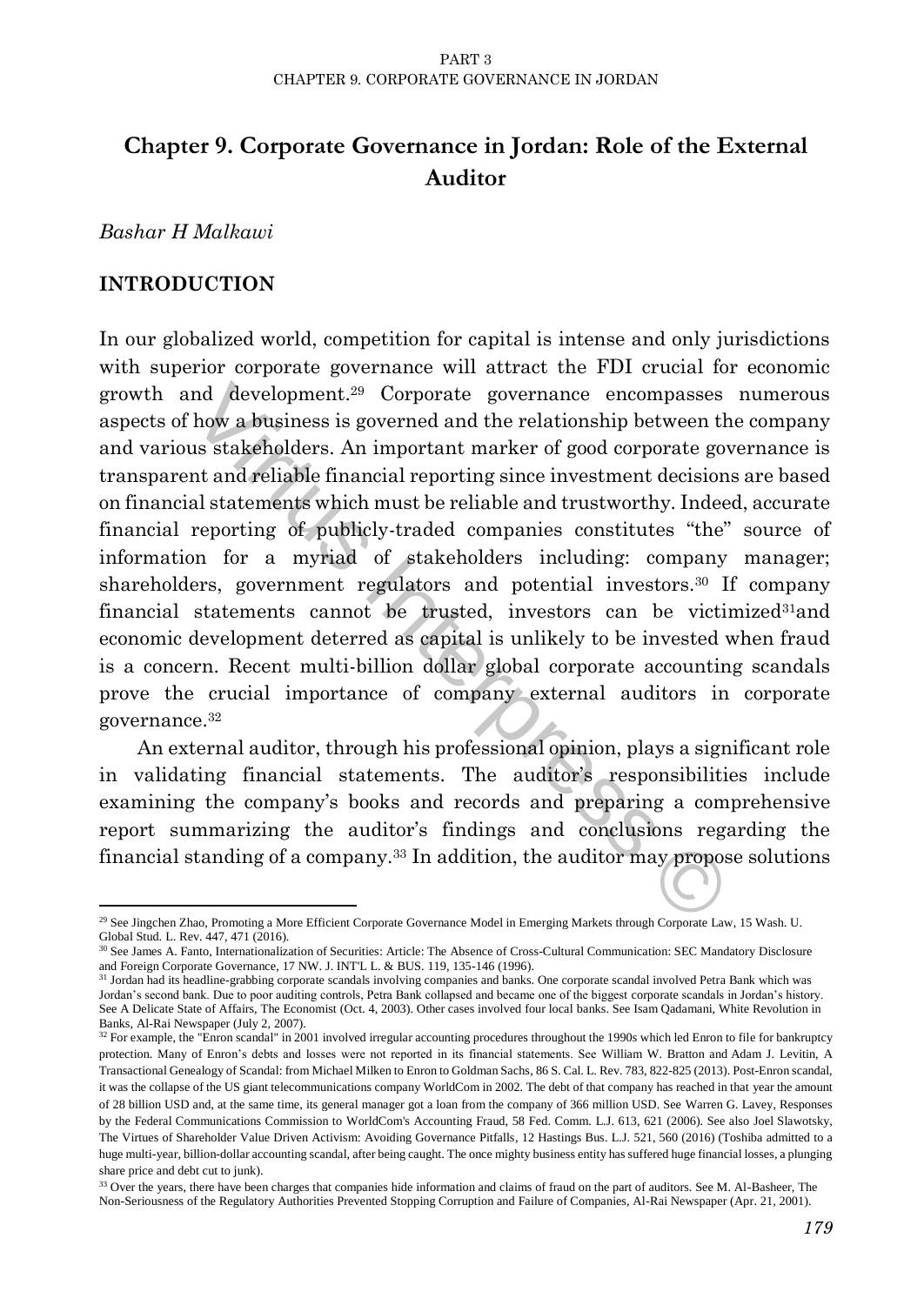for weaknesses in company's finance and assist management in increasing production capacity of the company.

Due to the substantial role the auditor plays in the company's affairs, the Jordanian legislator enacted several provisions in order to articulate the external auditor's rights and duties. The legislator carved out a special section in the Company Legislation No. 22 of 1997 to deal with matters such as election of an auditor, contents of auditor's report, attendance of the general assembly meetings, and prohibitions.

Given the remarkable changes due to globalization in recent years, regional transformations and the intense competition for foreign direct investment, Jordan's government has instituted a strategic plan "Jordan 2025" in a bid to raise Jordanian competitiveness and revitalize the economy. To the extent that Jordan seeks to become a center of finance and trade, a stable and reliable legal system is essential. To successfully achieve the goal of becoming a financial center, investors need to have confidence that Jordanian companies will accurately report their results. This in turns calls for an analysis of the current law on auditors in Jordan.

tions and the intense competition for foreign direct involvemment has instituted a strategic plan "Jordan 2025" in<br>mian competitiveness and revitalize the economy. To the ex<br>ks to become a center of finance and trade, a s The goal of this chapter is to assess the legal regime of external auditors – as opposed to internal auditors - per Company Legislation of 1997 and provide suggestions for improvement in the current legal regime.<sup>34</sup> Part II discusses global trends in corporate governance with respect to the role of the external auditor. Part III of the chapter provides an overview of the development of the auditing profession in Jordan. In Part IV, the chapter analyzes in detail the specific provisions related to auditors in the Company Legislation of 1997. The part also points out various shortcomings and inconsistencies between rights and duties of auditors and makes suggested proposals for amending the current law.

# **THE EXTERNAL AUDITOR IN THE CONTEXT OF CORPORATE GOVERNANCE**

Jordan has instituted a long term plan "Jordan 2025" in a bid to strengthen and modernize the Jordanian economy.<sup>35</sup> The principal goal of "Jordan 2025" is to

 $\overline{a}$ 

<sup>34</sup> See Jillian M. Lutzy, Analysis of the Proposed NYSE Corporate Governance and Audit Committee Listing Requirements, 2 DePaul Bus. & Comm. L.J. 99, 112, 131-132 (2003). While internal Audit refers to an ongoing audit function performed within company by its employees, an external audit is an audit function performed by a third party which is not a part of the company. The objective of the internal audit is to review the routine activities and provide suggestion for the improvement. On the other hand, the objective of the external audit is to check and verify the financial statement of the company. See The UK Chartered Institute of Internal Auditors, Internal's Audit Relationship with External Audit, IIA Policy Paper (2015), available at < https://www.iia.org.uk/media/1042664/internal-audit-relationship-with-external-audit-march-2015.pdf >. See also [Mishiel Said Suwaidan](http://www.emeraldinsight.com/author/Said+Suwaidan%2C+Mishiel) an[d Amer Qasim,](http://www.emeraldinsight.com/author/Qasim%2C+Amer) External Auditors' Reliance on Internal Auditors and its Impact on Audit Fees: An Empirical Investigation, 25 Managerial Auditing Journal 509, 520 (2010) (external auditors in Jordan consider the objectivity, competence and work performance of internal auditors as very important factors affecting their reliance decisions).

<sup>&</sup>lt;sup>35</sup> see Jordan 2025, available at < http://inform.gov.jo/en-us/by-date/report-details/articleid/247/jordan-2025> (last visited June 20, 2017).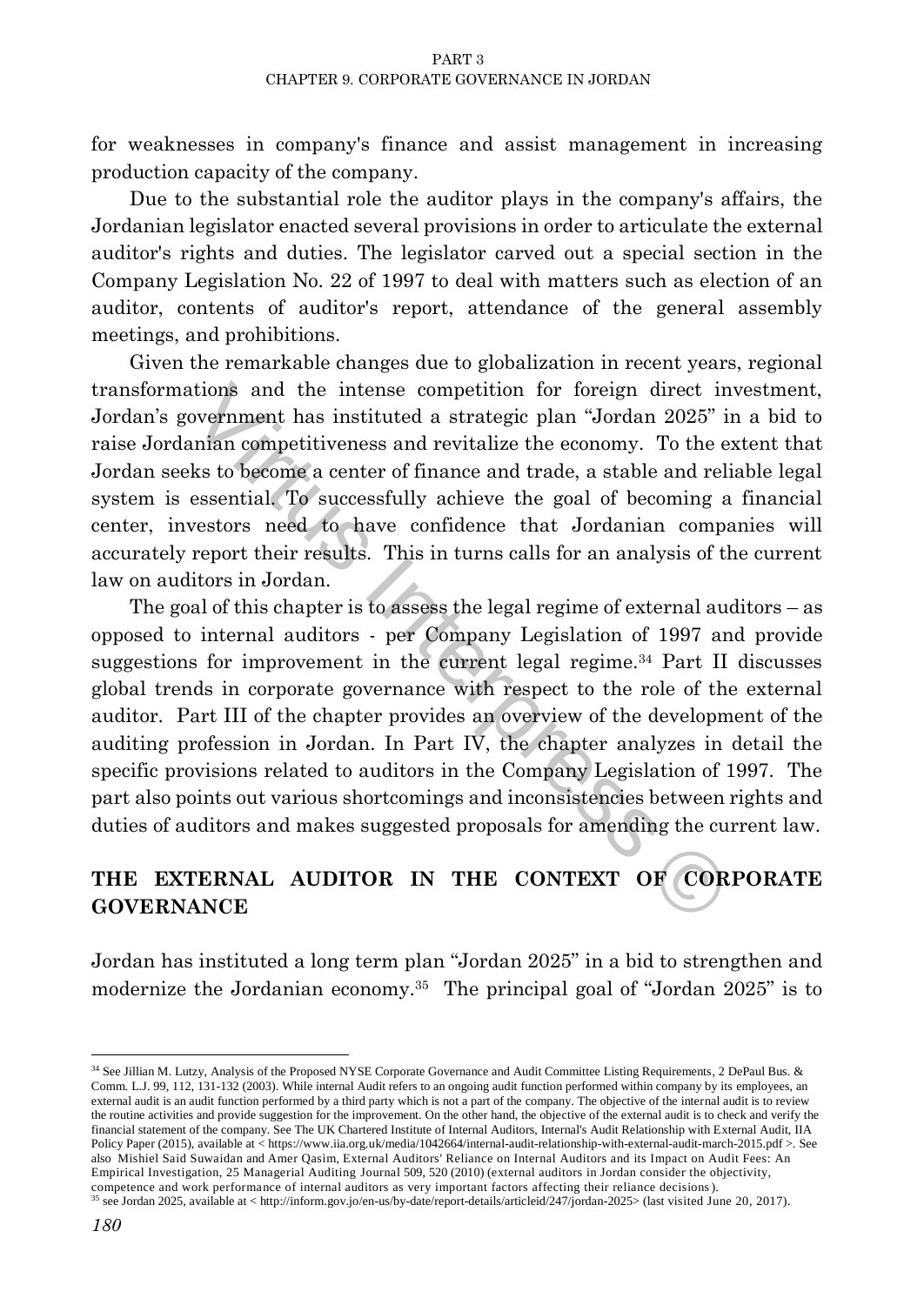implement the right policies and legal structures to foster "a dynamic private sector that is able to compete internationally."<sup>36</sup>

The blueprint envisions Jordan as a regional economic gateway to regional markets that is also taking advantage of free trade agreements the Kingdom has signed with several countries in order to achieve an export-oriented economy.<sup>37</sup>

A successful implementation of "Jordan 2025" requires a high level of corporate governance since this is inextricably linked to healthy capital markets, an ability to attract and retain FDI and generally superior economic performance.<sup>38</sup> Investors are unlikely to pour capital into a nation which does not promote a transparent and reliable financial reporting governance environment. Jordanian FDI has not been robust, "FDI inflows, which remains modest with respect to local investments and as a share of GDP."<sup>39</sup> According to the World Bank the lack of robust FDI is:

*traceable to the weak and inefficient institutional environment. Jordan ranks 71 in the World Economic Forum's 2011/12 Global Competitiveness Report, ahead of Morocco (73) but behind Tunisia (40) and the Gulf economies. The country has fallen from 50th position in 2009 because of deterioration in its institutional environment, government bureaucracy, and financial markets.<sup>40</sup>*

ote a transparent and reliable financial reporting g<br>ent, Jordanian FDI has not been robust, "FDI inflows, whic<br>th respect to local investments and as a share of GDP."<sup>39</sup> Ac<br>Bank the lack of robust FDI is:<br>to the weak and Therefore, improving governance is important to facilitating Jordan's plans of an improved and modern economy capable of competing in a globalized market. The role of the auditor in corporate governance is vital since investors depend on transparent, accurate and reliable financial reporting. Lackluster laws on auditors can indicate poor corporate governance. There should be no tolerance for managerial and employee wrongdoing. An economy may be derailed by allowing management to continue to mismanage the corporate sector through accounting "irregularities". Weak corporate governance will scare off foreign investors and an economy will decline.

Jordan, to compete in a globalized world, must modernize its corporate governance and in particular, must ensure best practices for the role of the auditor. The following part discusses the development and regulation of auditors in Jordan.

 $\overline{a}$ 

<sup>36</sup> see Omar obeidat, gov't launches 'Jordan 2025' development blueprint, jordan times, available at [<http://www.jordantimes.com/news/local/gov't-launches-jordan-2025'-development-blueprint> \(may 11,](http://www.jordantimes.com/news/local/gov) 2015). <sup>37</sup> id.

<sup>&</sup>lt;sup>38</sup> see Ronald j. Gilson, transparency, corporate governance and capital markets, the latin American corporate governance roundtable (2000), available at <http://www.oecd.org/daf/ca/corporategovernanceprinciples/1921785.pdf> (last visited sep. 12, 2017).

<sup>39</sup> see Jordan economic monitor, maintaining stability and fostering shared prosperity amid regional turmoil, page 23, available at < www.worldbank.org.jo >.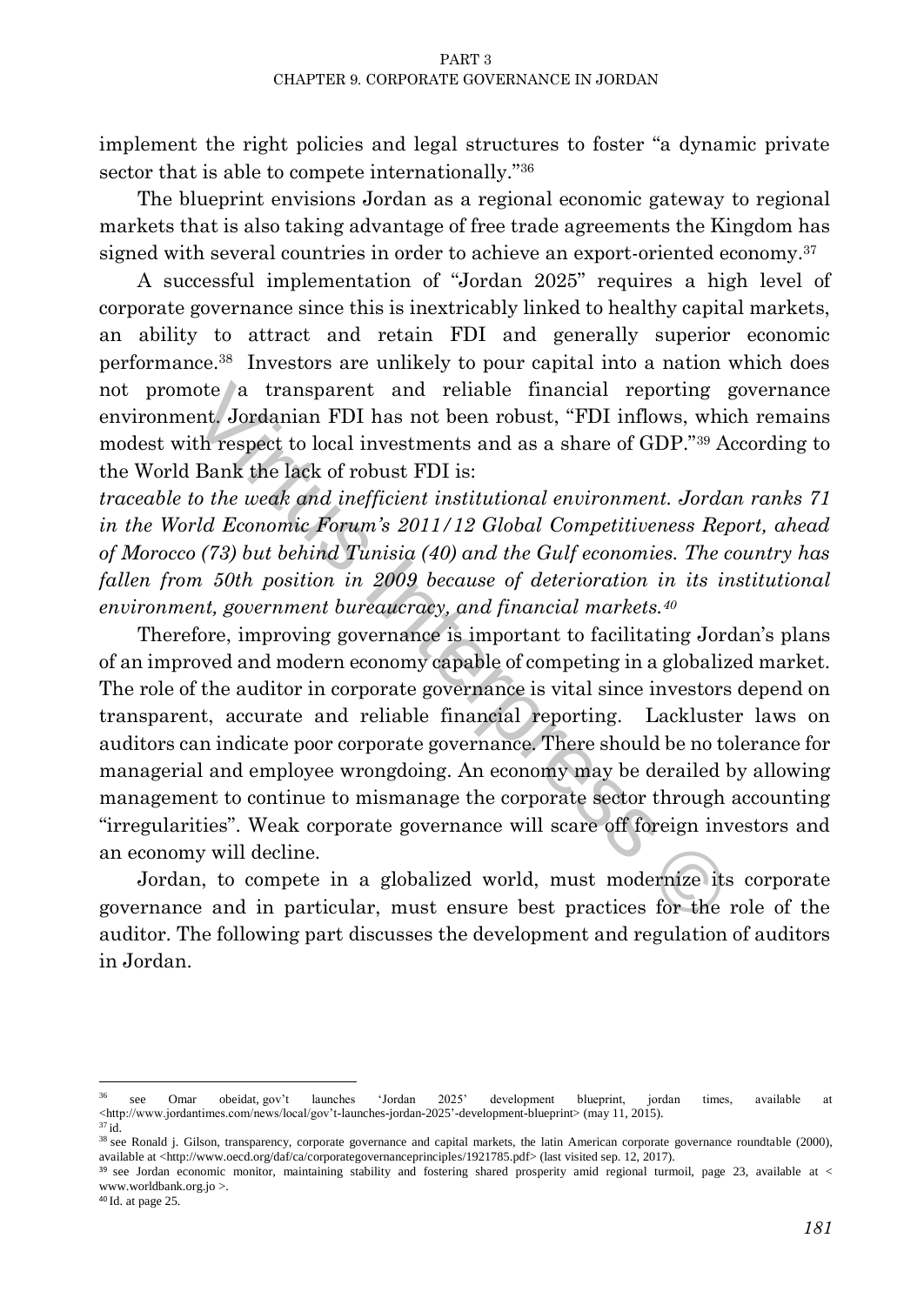# **DEVELOPMENT AND INCIPIENT REGULATION OF THE AUDITING PROFESSION IN JORDAN**

The auditor profession in Jordan has undergone dramatic growth since the first audit office, George Khader's firm, opened in 1944.<sup>41</sup> Saba & Co, a prominent Arab audit firm, established its branch office in Jordan in 1948.<sup>42</sup> In the ensuing years, the profession has increased in size and sophistication and currently, there are almost 200 audit firms and offices including firms affiliated with the Big Four and other global firms.<sup>43</sup> International auditor firms, especially those associated with Deloitte Touche Tohmatsu, dominate the market for auditing banks and insurance companies, and have a considerable share of the audit market for other corporations.<sup>44</sup> In addition to domestic companies, foreign companies operating in Jordan must have their subsidiaries audited by Jordanian licensed auditors.

Regulation of the audit profession in Jordan is a relatively recent phenomenon; as recently as 1961, audit practice was unorganized and practitioners were not required to satisfy any level of academic knowledge or work experience.<sup>45</sup> Thus, any person was inherently eligible to practice auditing regardless of educational qualification or skill level.

the Touche Tohmatsu, dominate the market for auditing biompanies, and have a considerable share of the audit market s.<sup>44</sup> In addition to domestic companies, foreign companies (nust have their subsidiaries audited by Jord The first audit qualification law was enacted in 1961 and outlined certain conditions that had to be fulfilled by an individual licensed to practice audit.<sup>46</sup> However, the law did not fully enumerate the duties and rights nor specify prohibited activities for an auditor.<sup>47</sup> In sum, the 1961 law provided lax conditions for practicing auditing.

Given economic development in Jordan in the 1970s and 1980s and the increasing number of publicly traded shareholding companies,<sup>48</sup> a need arose for a more comprehensive and updated audit law, leading to the issuance of the Law

<sup>45</sup> See N.S. Khouri, The Evolution of the Audit Profession in Jordan, *Al-Iqtisadi Al-Urduni* (The Jordanian Economist) 82-83 (1994).

 $\overline{\phantom{a}}$ <sup>41</sup> See Ahmed Saadah, The Evolution of the Accounting and Auditing Profession in Jordan, Vol. 29 The Auditing Journal 23-25 (1996). <sup>42</sup> *Id*.

<sup>43</sup> See Modar A. Abdullatif, The Role of Auditing in Jordan: An Empirical Study Expectations 85 (2003) (unpublished Ph.D dissertation, University of Manchester) (on file with author). The Big Four are: Deloitte & Touche LLP, Ernst & Young LLP, KPMG LLP, and PriceWaterhouseCoopers LLP.

<sup>44</sup> See Mohammad Ebrahim Nawaiseh, Can Earnings Management be Influenced by Audit Quality? 5 International Journal of Finance and Accounting 209, 210 (2016).

<sup>46</sup> See Law of Practicing the Auditing Profession No. 10 of 1961 (permitted licensing of individuals possessing intermediate school certificates and six years of experience).

<sup>47</sup> See K.A. Abdullah, The Audit Profession in Jordan and Kuwait: A Comparative Analytical Study, 9.2 Dirasat Journal 131-151 (1982).

<sup>48</sup> Since the establishment of Amman Financial Market and then the founding of Amman Stock Exchange, trading has increased. For instance, trading on the Secondary Market rose from JD9.7 million in 1978 to JD3.0 billion in 2013; market capitalization of subscribed shares is currently around JD18.2 billion, as compared to around JD286 million by the end of 1978; and the number of listed companies went up from 66 in 1978 to 240 by the end of 2013. Originally 57 companies were listed on Amman Financial Market, rising to 120 companies in 1988. A total of 224 of public shareholding companies were listed on the Amman Stock Exchange by the end of 2016, compared with 201 by the end of 2005; their market capitalization by end of 2016 rose to US\$18,233 million, compared to US\$4,943 million at the end of 2005. In addition, by the end of July 2017, shares owned by non-Jordanians represented 37.9% of ASE capitalization. See Amman Stock Exchange, Trading Statistics, available at < http://www.ase.com.jo/en/main-indices> (last visited Sep. 15, 2017).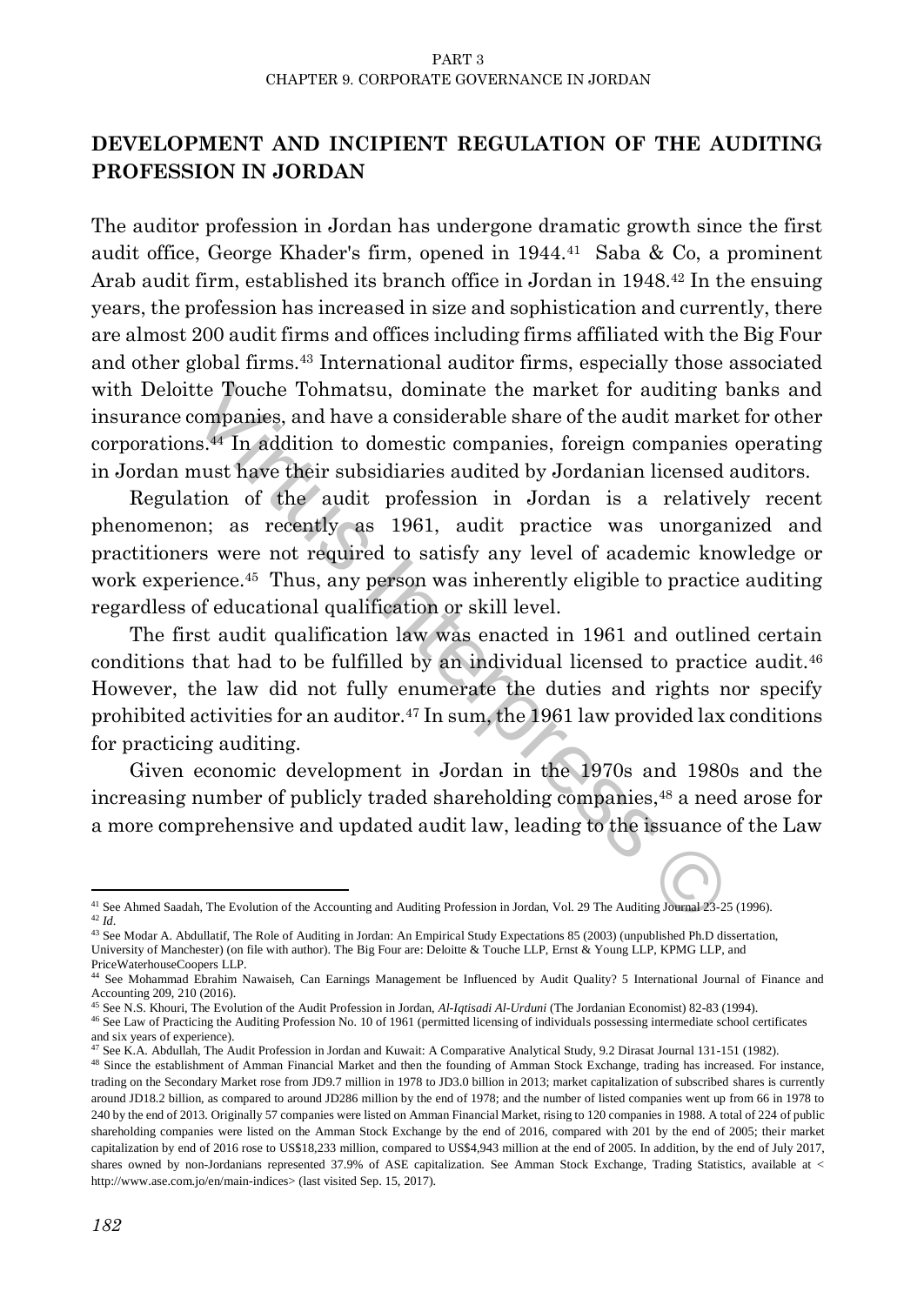of the Audit Profession No. 32 of 1985.<sup>49</sup> The 1985 Law revised the provisions concerning qualifications and required that in order to be licensed; the auditor must possess at least a community college degree in accounting and must pass an exam administered by the Audit Profession Council.<sup>50</sup> The law also empowered the Audit Profession Council to supervise the audit profession. The 1985 Law specifically banned auditors from engaging in ten acts including unethical advertising, disclosure of clients' information, and deliberately giving wrong opinions on financial statements.

<sup>51</sup> The 20013 law provides for the formation of a supervisory<br>the Audit Profession Association, similar to the existing one<br>However, the Audit Profession Association includes both au<br>ts.<sup>52</sup> The Audit Profession Associati In 2003, a new law was enacted to streamline the governance of the audit profession.<sup>51</sup> The 20013 law provides for the formation of a supervisory authority, known as the Audit Profession Association, similar to the existing one under the 1985 Law. However, the Audit Profession Association includes both auditors and accountants.<sup>52</sup> The Audit Profession Association monitors the performance of auditors and accountants to ensure their compliance with laws and accounting and auditing standards.<sup>53</sup> These standards include not only Jordanian accounting rules but also GAAP and global standards. The law also substantially revised the level of qualification needed for practicing auditing including a requirement of training.<sup>54</sup> Significantly, the 2003 law obligates certain entities, such as partnerships and corporations, to appoint licensed auditors.<sup>55</sup> The mandatory appointment for these entities will provide additional working opportunities for auditors.

The Regulation for Classifying Auditors No. 30 of 1986 classified licensed auditors into categories.<sup>56</sup> For example, the Regulation for Classifying Auditors designated category A for the highest qualified auditors i.e. those with the highest academic qualifications and experiences who can audit any company or establishment. On the other hand, auditors in categories B and C can only audit specified institutions excluding banks, insurance companies, or industrial companies. This practice of classification was tolerated in a period when there few auditors with first university degree. Nowadays, this practice has changed. The Provisional Law on Organizing the Audit Profession No. 73 of 2003 abolished this classification since all auditors are required to have first university degree in the field and enjoy practical experience.

 49 See Law of Auditing Profession. Law No. 32 (1985).

<sup>50</sup> The Audit Profession Council is mainly government-dominated and consists of twelve members such as the chairman of the Accounting Bureau, head of the Income Tax Department, and governor of the Central Bank of Jordan. See Khouri, *supra* note 17, at 83. See also M. Al-Basheer, Regulations…Is there Anyone to Respond!!!! Vol. 47 The Auditing Journal 1 (2001).

<sup>&</sup>lt;sup>51</sup> See Provisional Law on Organizing the Audit Profession No. 73 of 2003, Office Gazette No. 4606 (June 16, 2003).

<sup>52</sup> *Id*. art. 4.

<sup>53</sup> *Id*. art. 8 & 9.

<sup>54</sup> *Id*. art. 22 & 28.

<sup>55</sup> *Id*. art. 30.

<sup>56</sup> See also Regulation for Classifying Auditors No. 30 of 1986, Official Gazette No. 3389 (April 16, 1986).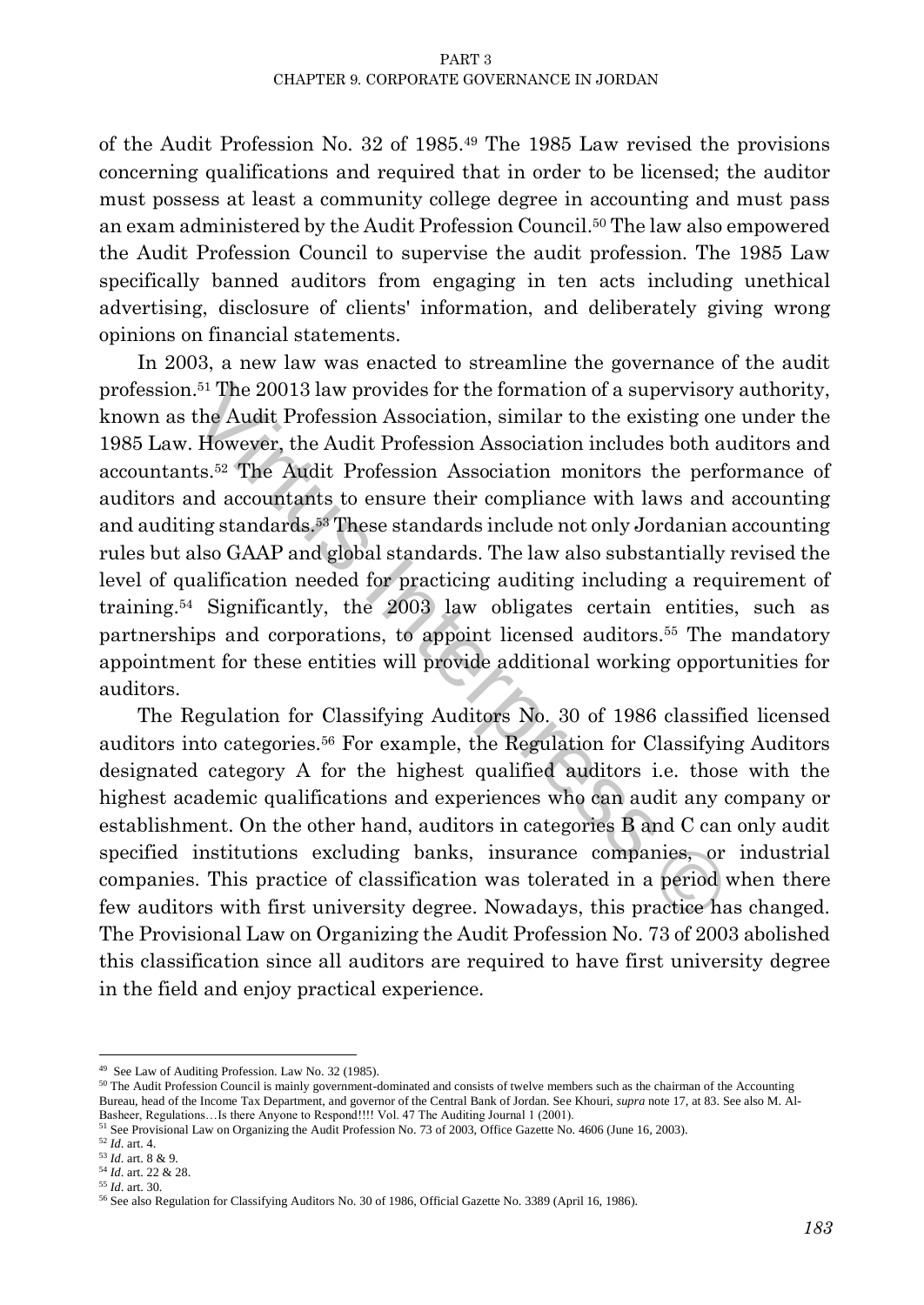The 2003 law and its implementing regulation provide guidelines for promoting auditors to higher categories.<sup>57</sup> The classification of auditors into categories may prove irrelevant as the majority of auditors can be classified into category A.<sup>58</sup> Moreover, on average, promotion from category B or C to category A can be accomplished in one year or less.

functional challenges when functioning as a professional bof resources and no quality guarantee procedures to follow. Notice for explanation of the programs i.e. retirement system and health insural safety net programs i. The representation of auditors is by a society rather than a union or federation. In contrast to the lack of a union for auditors, unions have worked to improve the professions they represent by defending their rights. For instance, attorneys in Jordan have a union since the 1950s.<sup>59</sup> The Jordanian accounting society has functional challenges when functioning as a professional body; it has a shortage of resources and no quality guarantee procedures to follow. Moreover, the 2003 law does not regulate some welfare matters such as minimum audit fees and social safety net programs i.e. retirement system and health insurance. The fact that auditors are not represented by a union may indicate that it is assigned a low level of importance compared to other professions such as attorneys, doctors, teachers, and pharmacists.

### **REGULATION OF AUDITORS IN THE COMPANY LEGISLATION**

The regulation of auditors in a given country is related to that country's legal system. In Jordan, like other code law countries, laws stipulate minimum requirements and rules tend to be highly prescriptive and procedural.<sup>60</sup> The degree to which rules are legislated can substantially impact the nature of the auditing regime.

The Company Law No. 22 of 1997 ("1997 Company Law") is considered a major source for regulating auditors.<sup>61</sup> In addition to regulating general matters related to companies, the 1997 Company Law governs auditors. For example, the issues of auditors' election, remuneration, report, and liability are dealt with in

 $\overline{\phantom{a}}$  $57$  The guidelines include possessing additional university degree, additional experience, or professional qualification. See Provisional Law on Organizing the Audit Profession No. 73 of 2003, *supra* note 23, at art. 26.

<sup>58</sup> Category A requires a minimum of a first university degree in accounting and three years of experience in accounting and auditing. *Id*. 59 See History of Jordan Bar Union, available at [<http://www.jba.org.jo/AboutUs/AboutUs.aspx>](http://www.jba.org.jo/AboutUs/AboutUs.aspx) (last visited April 12, 2017). In the U.S., the American Bar Association (ABA), founded August 21, 1878, is a voluntary bar association o[f lawyers,](https://en.wikipedia.org/wiki/Lawyers) law students, and others interested in the law and the legal profession. The ABA's most important stated activities are the setting of academic standards fo[r law schools,](https://en.wikipedia.org/wiki/Law_school) and the formulation of model ethical codes related to the legal profession. See Quintin Johnstone, Bar Associations: Policies and Performance, 15 Yale L. & Pol'y Rev. 193, 207, 212 (1996).

 $\frac{60 \text{ H}}{60 \text{ H}}$  common law countries, such as the United States, laws establish limits beyond which it is illegal to venture, and within those limits experimentation is encouraged. See Stephen Salter & Timothy Doupnik, The Relationship between Legal Systems and Accounting Practices: A Classification Exercise, 5 Advances Int'l. Acct. 3 (1992) (provides empirical support for the hypothesis that a legal system is a significant predictor of auditing practices and concludes that a dichotomization of accounting practices, procedures, and rules consistent with the common law/code law classification of legal systems).

<sup>61</sup> See Company Law No. 22 of 1997 as amended by Provisional Law No. 17 of 2003, Official Gazette No. 4589, art. 192. a (March 16, 2003). Other laws relating to auditors include securities, banking, and insurance laws. See Provisional Securities Law No. 76 of 2002, Official Gazette No. 4579 (December 31, 2002). See Banking Law No. 28 of 2000, Official Gazette No. 4448, art. 60 (August 2000). See also Insurance Law No. 33 of 1999 as amended by Provisional Law No. 67 of 2002, Official Gazette No. 4572, art. 40 (November 17, 2002).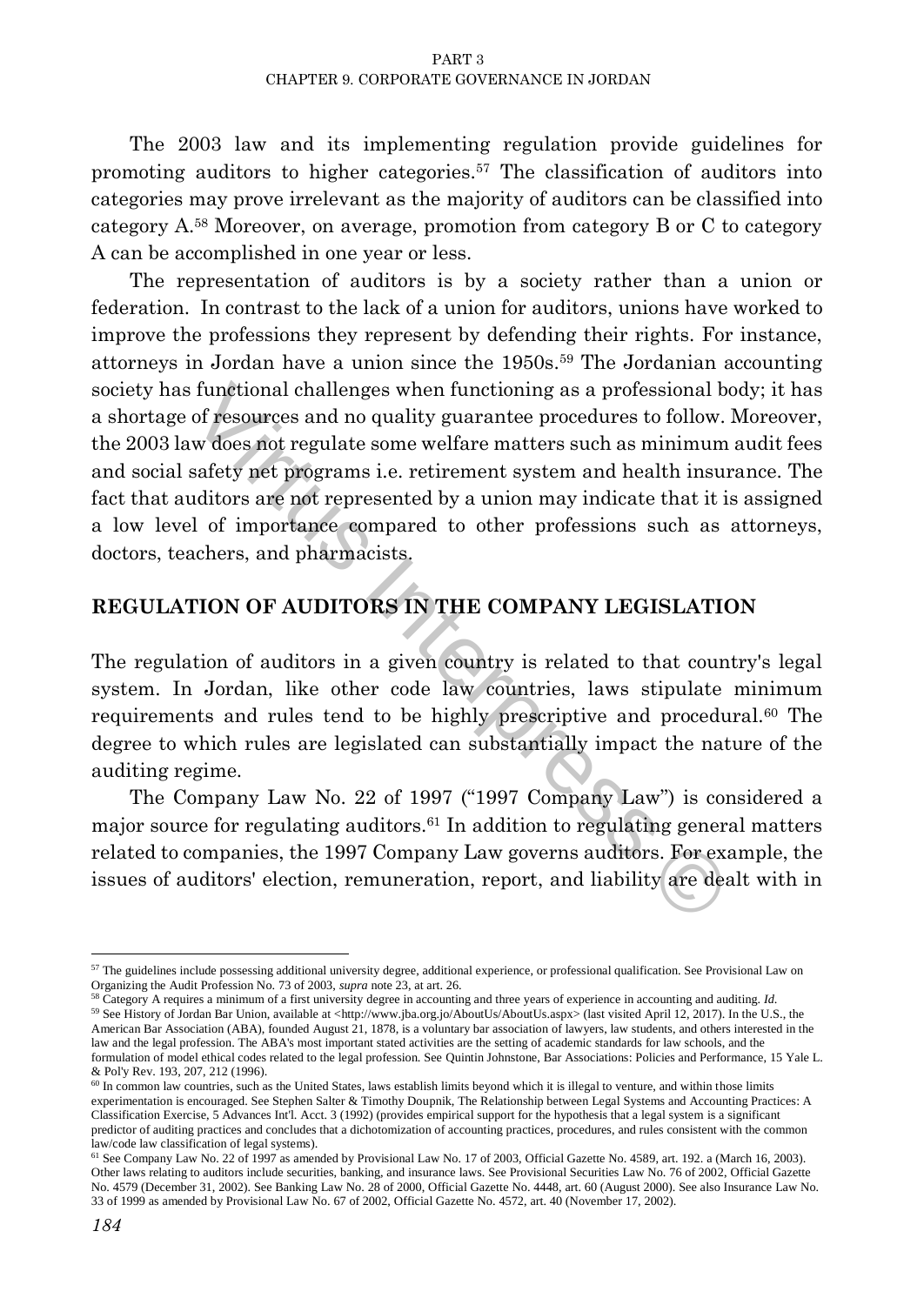the 1997 Company Law. The following sub-sections consider these issues in detail.

# **Election of Auditors**

<sup>62</sup> There is no obvious reason why the Jordanian legislator<br>ips and *Mahassa Company* from those companies whom thei<br>s must be externally audited. It can be presumed that partner<br>*Company* are generally small or medium-s The 1997 Company Law specified which companies should appoint an auditor. These companies include the public shareholding company; limited liability company; and private shareholding company. The Company Law excluded from the list general and limited partnerships and *Mahassa Company* (silent company).<sup>62</sup> There is no obvious reason why the Jordanian legislator excluded partnerships and *Mahassa Company* from those companies whom their financial statements must be externally audited. It can be presumed that partnerships and *Mahassa Company* are generally small or medium-size companies and their nature do not merit appointment of auditors as they may not maintain organized commercial books. However, these reasons do not justify exclusion from appointing auditors especially knowing that auditors play an important role in verifying financial reports which are crucial for third parties who deal with partnerships and *mahassa* entities. The Company Law should be amended so as to oblige all types of companies to appoint auditors and have their financial statements audited. Until such amendment is incorporated, it should be required that if a company is not required to appoint an auditor it should make this disclaimer in all contracts to alert third parties.

Management of the company – as represented by the board of directorsnominates auditor(s) among those authorized to practice in Jordan. At the annual general shareholder meeting, the shareholders vote either in favor of or against that auditor.<sup>63</sup> Significantly, the right of shareholders to elect an auditor is rarely exercised. Moreover, the ability to select the auditor or to effectuate a change to a new auditor is substantially reduced because of the ownership structure in many Jordanian companies. In reality, the general meeting of shareholders' rubbers stamps the decision of selecting an auditor which has already been made by management. Therefore, the process of selecting an auditor can be more accurately described as "appointment" by the controlling owner rather than a true election. A further issue that arises is the fact that the majority of Jordanian companies have concentrated ownership.<sup>64</sup> Based upon the ownership structure

 $\ddot{\phantom{a}}$ 

<sup>&</sup>lt;sup>62</sup> Mahassa company is a type of company that neither acquires juristic personality nor partners acquire the quality of merchants. Third parties are unaware of the existence of *mahassa* company. Thus, third parties have recourse only against partners in the *mahassa* company with whom they have dealt so long as the existence of the company is undisclosed. If the *mahassa* company is disclosed to third parties, it is treated as a general partnership with respect to such third parties. See Michael J.T. McMillen, Islamic Shari'a-Compliant Project Finance: Collateral Security and Financing Structure Case Studies, 24 Fordham Int'l L.J. 1184, 1233 (2001).

<sup>63</sup> See Company Law No. 22 of 1997, *supra* note 33, art. 192.a

<sup>64</sup> See World Bank, Corporate Governance Country Assessment: Jordan 1-2 (2004), available at

[<sup>&</sup>lt; http://www.worldbank.org/ifa/jor\\_rosc\\_cg.pdf>](http://www.worldbank.org/ifa/jor_rosc_cg.pdf) (last visited Sep. 9, 2017).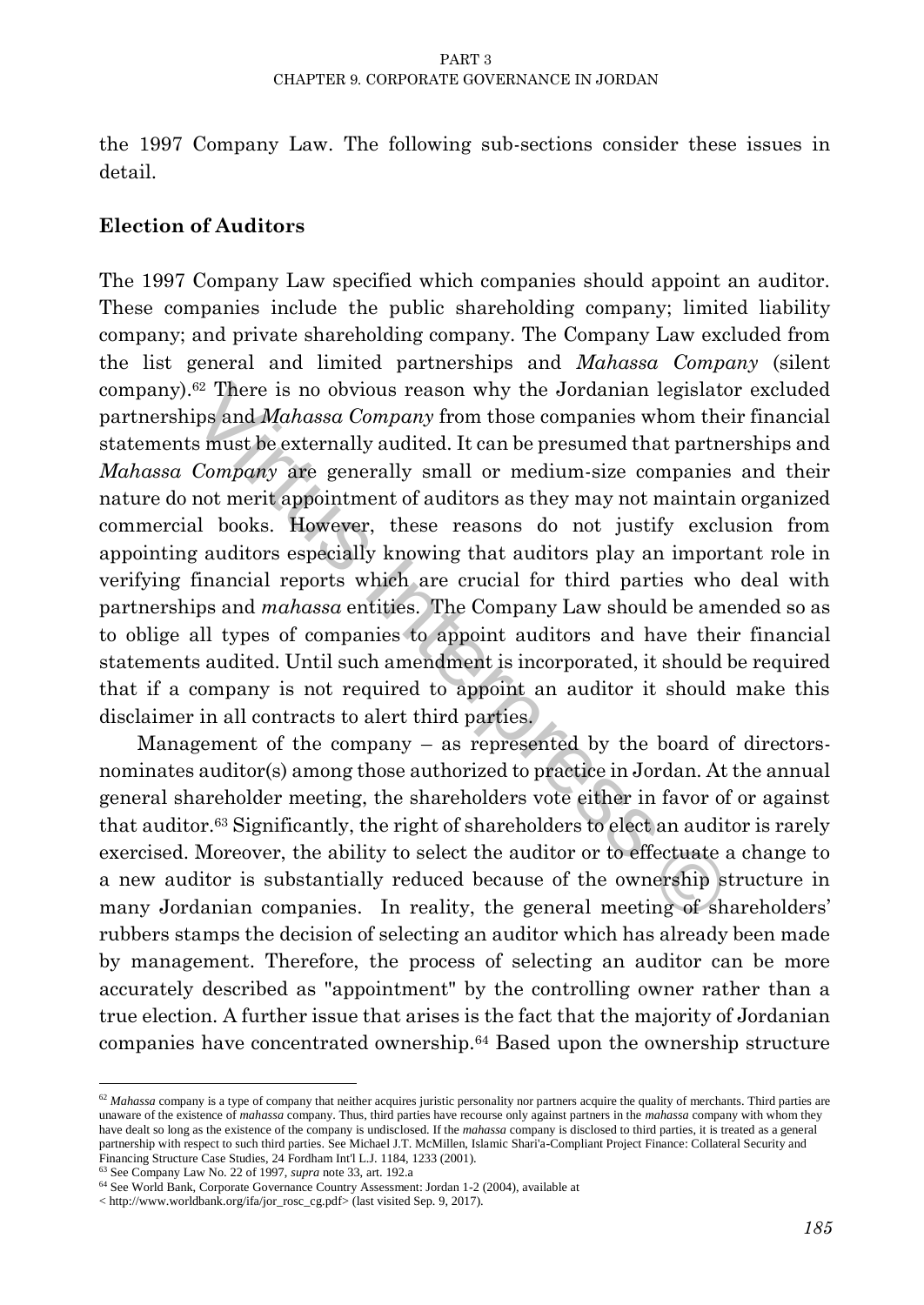in many large companies, the controlling shareholder generally selects the auditor. This state of affair presents an additional avenue for making suggested reforms by giving minority shareholders the opportunity to override the controlling/dominant owner in decision making/votes.

The Company Law of 1997 did not include specific qualifications, whether academic or professional, for auditors. Rather, the matter of qualifications is referred to the Provisional Law on Organizing the Audit Profession No. 73 of 2003. Auditors are appointed for one year renewable.<sup>65</sup> However, the Company Law does not determine if the one-year period is renewable once or more and for how long. It can be argued, though, that the general meeting of shareholders has the right to dismiss an auditor since it is the authority which elected him. In other words, an auditor should be dismissed in the same manner in which he was elected. Thus, if the auditor was elected by the general meeting of shareholders, he would be dismissed by the general meeting of shareholders.

It can be argued, though, that the general meeting of sharehoodismiss an auditor since it is the authority which elected s, an auditor should be dismissed in the same manner in which since, it is the auditor was elected by If the general meeting of shareholders fails to elect an auditor, then the board of directors shall nominate to the Companies Controller of the Ministry of Industry and Trade three auditors at least whereby the Companies Controller can select one among them.<sup>66</sup> In this instance, the Company Law refers the matter to the Companies Controller considering the fact that it is the umbrella entity responsible for monitoring and regulating companies in Jordan.<sup>67</sup> Rather than invoking this time consuming process that divests the right from the shareholders, the Company Law should be amended to provide that a second opportunity to elect an auditor will be allowed at an extraordinary meeting of shareholders. Under this proposal, only if the extraordinary meeting of shareholders fails to elect an auditor, would the Companies Controller intervene.

In addition to the external company auditor, audit committees play an important role in accounting matters. Audit committees of corporate boards of directors are central to corporate governance in many countries.<sup>68</sup> Audit committees oversee, among other things, the financial reporting process which is important to promote reliable financial statements. Thus, Audit committees protect investors and other stakeholders by aiding in deterring, detecting, and preventing fraudulent financial reporting. At present, there is no such mechanism in Jordan. The Company Law of 1997 should be revised to allow companies to establish an audit committee.

**.** 

<sup>65</sup> See Company Law No. 22 of 1997; *supra* note 33, at art. 192.a.

<sup>66</sup> *Id*. art. 192.b.

<sup>67</sup> See Companies Controller Directorate, An Overview 2-3 (2007)

<sup>68</sup> See Kon Sik Kim, Transplanting Audit Committees to Korean Soil: A Window into the Evolution of Korean Corporate Governance, 9 Asian-Pacific L. & Pol'y J. 163, 171-180 (2007) (discussing which directors should serve on the audit committee, the scope of its duties, and how it should operate).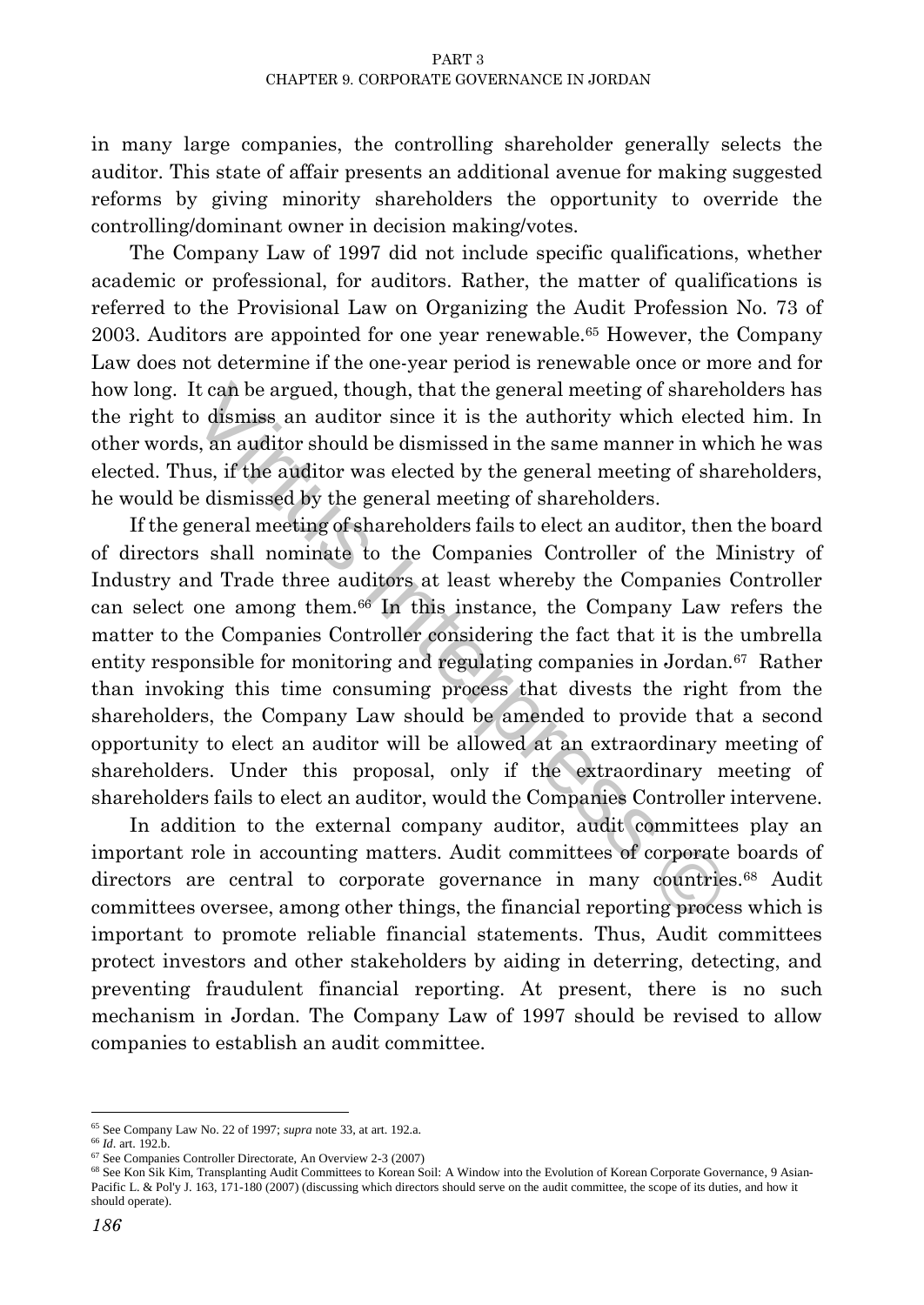The external audit fee is determined either by the general meeting of shareholders or the board of directors.<sup>69</sup> Audit fee in Jordan is regarded as low especially if compared with other countries. For example, audit fee for public shareholding companies stands at JD 1500 (equivalent to US \$2116).<sup>70</sup> Arguably, managers of companies do not appreciate or value the role of auditing and perceive auditing as a service that does not provide tangible value. Alternatively, it may be the self-interest of managers who have conflicts of interest with the company that "incentivizes" low compensation so as to avoid substantial scrutiny. Managers might not want to push for higher fees to avoid comprehensive review. From an auditor's viewpoint, they may accept the audit missions offered at low prices in the hope that they will deliver profitable consultancies, taxation review, and non-audit services for the same client. However, the low level of auditor's fee may adversely affect his performance since he may not be able to meet all required duties at such a remuneration level.<sup>71</sup> Further regulations should set a minimum level of auditor's fee commensurate with his duties and risks. In the alternative, the market itself could set the price i.e. de-regulation.

# **Auditors Independence**

uuditor's viewpoint, they may accept the audit missions offer<br>the hope that they will deliver profitable consultancies, taxati<br>udit services for the same client. However, the low level of au<br>reely affect his performance s The auditor must be objective in reviewing financial statements and an auditor's independence from his client is one of the hallmarks of superior corporate governance. To be objective, the auditor must at from the outset of the relationship and throughout the engagement maintain his independence. The 1997 Company Law does not define the term "independence."<sup>72</sup> Rather, the 1997 Company Law enumerates the kinds of relationships and activities that create conflicts of interest and could cause the auditor to jeopardize his independence. For example, an auditor is prohibited from participating in the establishment of a public shareholding company.<sup>73</sup> Auditors are also barred from serving as a member of a company's board of directors, partner to any member of the board of

 $\overline{a}$ <sup>69</sup> See Company Law No. 22 of 1997, *supra* note 33, at art. 192.a. See also Jordanian Court of Cassation, Case No. 2002/575, Adaleh Publications (March 13, 2002).

<sup>70</sup> See Jordan Association of Certified Public Accountants, Circular (June 19, 2007).

<sup>71</sup> However, courts in Jordan held that auditors should do their job in proper manner even though their remunerations were low. See Court of Cassation, Case No. 1976/135, Jordanian Bar Association Journal 1907 (January 1, 1976) (Although the auditor audits accounts for the company once or twice a month and his fees are low, he must do his work properly). See also Husam Al-Khaddash, Rana Al Nawas, and Abdulhadi Ramadan, Factors affecting the quality of Auditing: The Case of Jordanian Commercial Banks, 4 International Journal of Business and Social Science 206, 209 (2013).

<sup>&</sup>lt;sup>72</sup> In the U.S., the Independence Standards Board provided a definition of independence for auditors. Auditor independence is both independence of mind - freedom from the effects of threats to auditor independence and independence in appearance - absence of circumstances that would lead well-informed investors and other users to conclude that there is an unacceptably high risk that an auditor lacks independence of mind. See Sean M. O'Connor, Strengthening Auditor Independence: Reestablishing Audits as Control and Premium Signaling Mechanisms, 81 Wash. L. Rev. 525, 566-568 (2006).

<sup>73</sup> See Company Law No. 22 of 1997, *supra* note 33, at art. 197. Thus, an auditor could be prohibited from acting as a promoter or underwriter.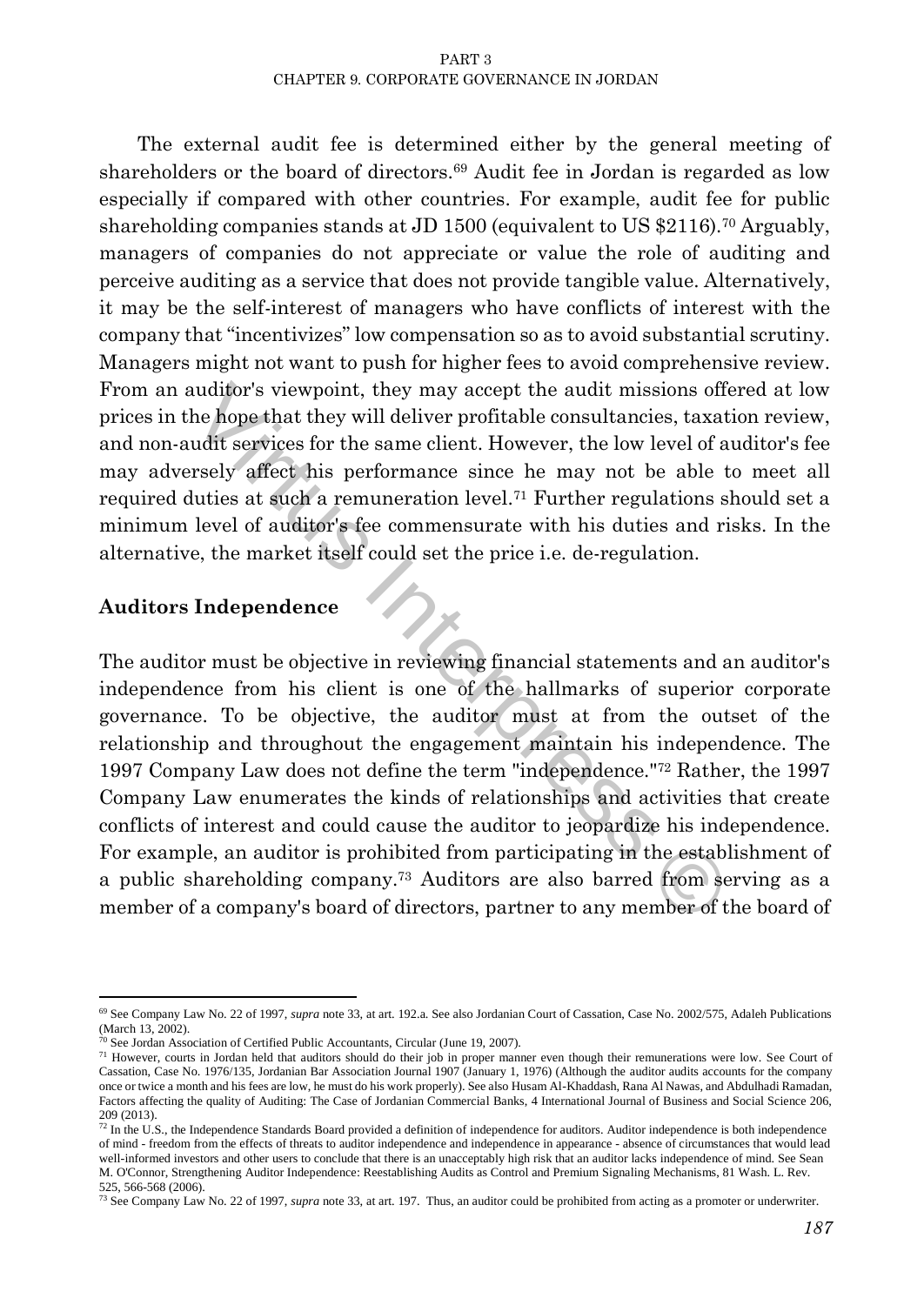directors, or employee of any board member.<sup>74</sup> These prohibitions are designed to disconnect the auditor from any financial interest whatsoever in the company.

Over the years, auditing firms have come to offer many types of services to their audit clients.<sup>75</sup> Now, the ability of auditing firms to perform such services is limited. The 1997 Company Law prevents an auditor from providing "permanently" any technical, administrative or consultancy services to a company whose accounts he audits. In other words, an auditor is not permitted to engage in non-audit services which can include, for example, financial consulting, pension services, and marketing services.<sup>76</sup> These services may be unsuitable for the role of auditors. Additionally, by providing non-audit services, companies can exercise leverage over auditing firms to influence their opinions on the financial statements. Therefore, any non-audit service provided to clients will violate the 1997 Company Law prohibitions. However, the prohibitions are limited to "permanent" delivery of non-audit services. Thus, "temporary" or "circumstantial" delivery of non-audit services may be permitted. The 1997 Company Law should be amended to prohibit the delivery of non-audit services without distinction between permanent and temporary because both have the same undesired effects. This would bring Jordan in line with global best practices and enhance corporate governance.

for the role of auditors. Additionally, by providing non-audit<br>can exercise leverage over auditing firms to influence their<br>motal statements. Therefore, any non-audit service provided<br>the 1997 Company Law prohibitions. Ho Rotation of auditors every three or four years should be a priority for legislative amendment to law. This allows for transparency and avoiding any cases of potential conflict of interests.<sup>77</sup> Another significant area for improvement is the meaning of the term "independence" found in the 1997 Company Law. The term is general and in some cases can be interpreted ambiguously. For example, the 1997 Company Law does not define with sufficient clarity the term "participation" in the establishment of a company which would prohibit an auditor from delivering his services to this company. Furthermore, it is not clear if any of the prohibitions against an auditor extend to his immediate family. Because there is no guidance, interested parties may have difficulty applying the existing independence rules to the large number of potential permutations. Moreover, the 1997 Company Law refers to absolute prohibition when listing its independence rules. The law should permit certain activities but restrict their

 <sup>74</sup> *Id*.

<sup>75</sup> See Andrew D. Bailey, Jr., The MultiDisciplinary Practice of Certified Public Accountants and Lawyers, 52 Case W. Res. 895, 897, 902 (2002) (the breadth of non-audit client/management services had increased to the point that it is the norm to refer to the "business" of public accounting rather than the "profession").

<sup>76</sup> See Matthew J. Barrett, "Tax Services" as a Trojan Horse in the Auditor Independence Provisions of Sarbanes-Oxley, 2004 Mich. St. L. Rev. 463, 472, 486 (2004). Auditing firms have attempted to expand their services to include certain legal services. See Alison H. Mijares, The Securities and Exchange Commission's Ban on Legal Services by Audit Firms: Amendments to Rule 2-01 of Regulation S-X Under the Securities Exchange Act of 1934, 36 U.S.F. L. Rev. 209, 226-228 (2001).

<sup>77</sup> See Mahmoud Ababneh, The Phenomenon of Companies Corruption, 40 Journal of Law 359, 385-386 (2016).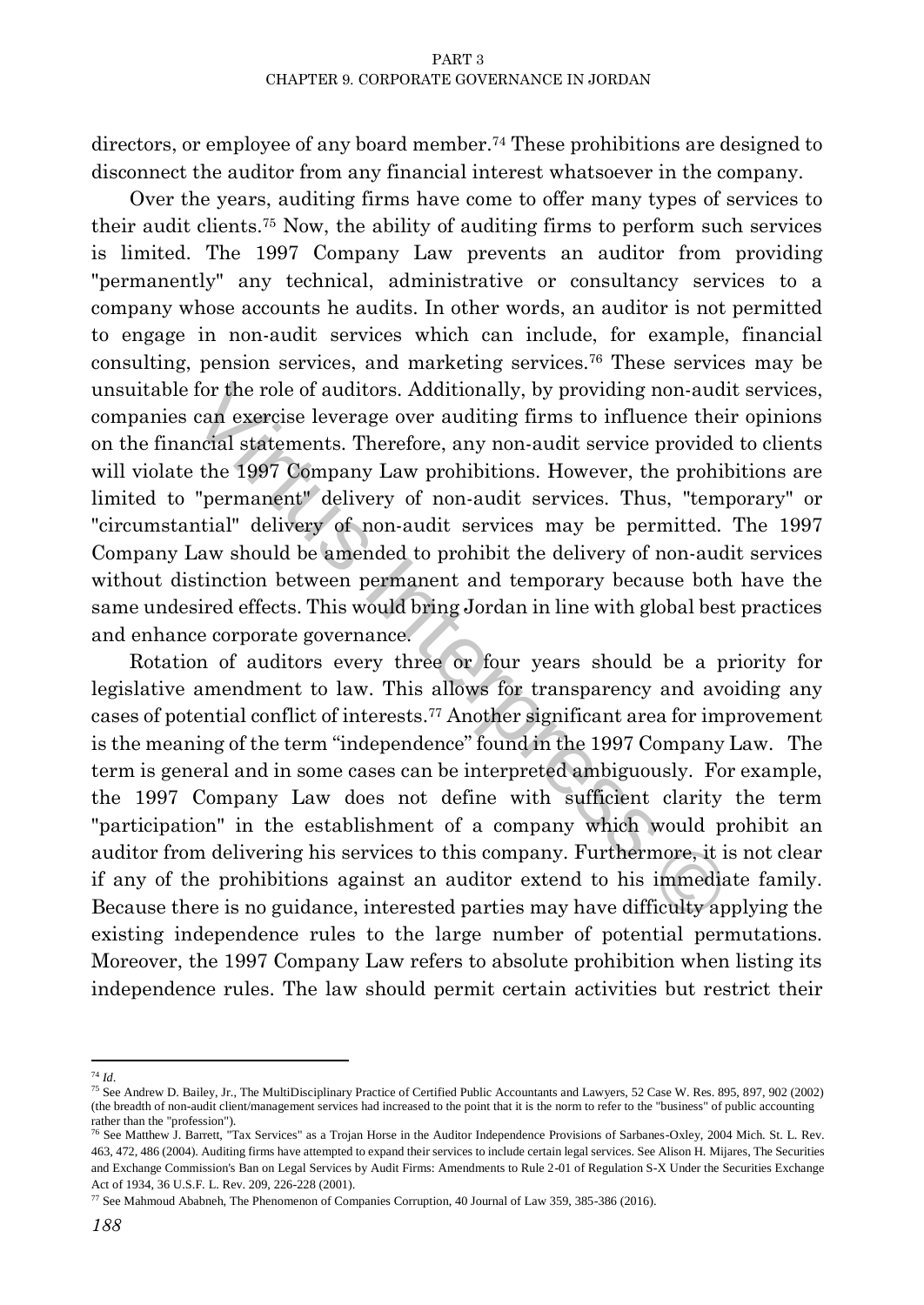extent or permit certain activities but require the auditor to publicly disclose information about them.

No Judicial decisions exist in which an auditor's independence was an important issue. Due to the non-existence of judicial cases that address auditor independence, courts have not had the opportunity to act as policymakers in this area. Thus, the Jordanian legislator ought to modernize independence rules of the Company Law to be more finely tuned.

### **Duties of Auditors**

Although the auditor comes to the company as a contractor under a contract, he assumes a responsibility transcending any employment relationship. The auditor is an agent for numerous stakeholders such as company shareholders whose interests the auditor is charged to protect.<sup>78</sup> The relationship between auditors and shareholders is a classic agent-principal issue.<sup>79</sup> Thus, the auditor-agent owes duties to the shareholder-principal. The Company Law articulates several duties for an auditor.

the auditor comes to the company as a contractor under a cresponsibility transcending any employment relationship. The for numerous stakeholders such as company sharehold the auditor is charged to protect.<sup>78</sup> The relatio The 1997 Company Law enumerates a list of specific duties auditors are obligated to perform. First, an auditor is responsible for monitoring the company's activities.<sup>80</sup> However, the obligation to "monitor the company's activities" is not specifically defined or illustrated. The obligation should be better defined and examples or guidance provided. As the law currently stands, the responsibility is general and ambiguous since monitoring the activities of the company may include many issues an auditor cannot be reasonably asked to perform such as verifying efficiency in managing the company's affairs. Further, the duty of an auditor to monitor the activities of the company is not backed by any auditing standard.<sup>81</sup>

Second, an auditor is required to audit the company's accounts pursuant to recognized auditing, scientific, and technical standards.<sup>82</sup> As for standards of

 $\overline{a}$ <sup>78</sup> See Company Law No. 22 of 1997, *supra* note 33, at art. 199.

 $79$  The principal-agent characterization resonates well in corporate law. See Faith Stevelman Kahn, Transparency and Accountability: Rethinking Corporate Fiduciary Law's Relevance to Corporate Disclosure[, 34 Ga. L. Rev. 505, 507-18 \(2000\)](http://www.lexis.com/research/buttonTFLink?_m=dbe72499b8ce2e11e3080ba2263f13a9&_xfercite=%3ccite%20cc%3d%22USA%22%3e%3c%21%5bCDATA%5b53%20Duke%20L.J.%20439%5d%5d%3e%3c%2fcite%3e&_butType=3&_butStat=2&_butNum=212&_butInline=1&_butinfo=%3ccite%20cc%3d%22USA%22%3e%3c%21%5bCDATA%5b34%20Ga.%20L.%20Rev.%20505%2cat%20507%5d%5d%3e%3c%2fcite%3e&_fmtstr=FULL&docnum=1&_startdoc=1&wchp=dGLbVlz-zSkAz&_md5=9922b69d87512f2adfd2e360c51be117). Another viewpoint argues that auditors cannot engage in an agency relationship with the shareholders where by definition they become subject to the principal's control. Auditor duties should be conceived in formal rather than relational terms, with fidelity going to the rules, to the texts, and to the system that auditors apply. In other words, an auditor is faithful to Generally Accepted Accounting Principles, the elaborate system of rules and standards that determines accounting treatments. See William W. Bratton, Shareholder Value and Auditor Independence, 53 Duke L.J. 439, 445, 486 (2003). See also Amy Shapiro, Who Pays the Auditor Calls the Tune? Auditing Regulation and Clients' Incentives, 35 Seton Hall L. Rev. 1029, 1033 (2005) (auditors has come to serve two masters- the public and the corporation. The auditor is supposed to play the first role of scrutinizing the corporation's financial statements in order to give a candid assessment of quality. The auditor's actual fee-paying client, however, is the audited corporation who hires the auditor to play the second role, that of certifying information).

<sup>80</sup> See Company Law No. 22 of 1997, *supra* note 33, at art. 193.a. The duty to monitor the company' activities was added in the Company Law of 1997. This duty was included in the 1989 Company Law as a general guideline, but in the 1997 Company aw Law it is included in the list of duties. 81 See Ali A. Thnibat, Analytical Critical Study of the Consistency of the Auditors' Duties and Responsibilities Mentioned by the Jordanian Acts with those of the International Auditing Standards, 31.1 Dirasat Journal: Administrative Sciences Series 10, 14 (2004).

<sup>82</sup> See Company Law No. 22 of 1997, *supra* note 33, at art.193.b.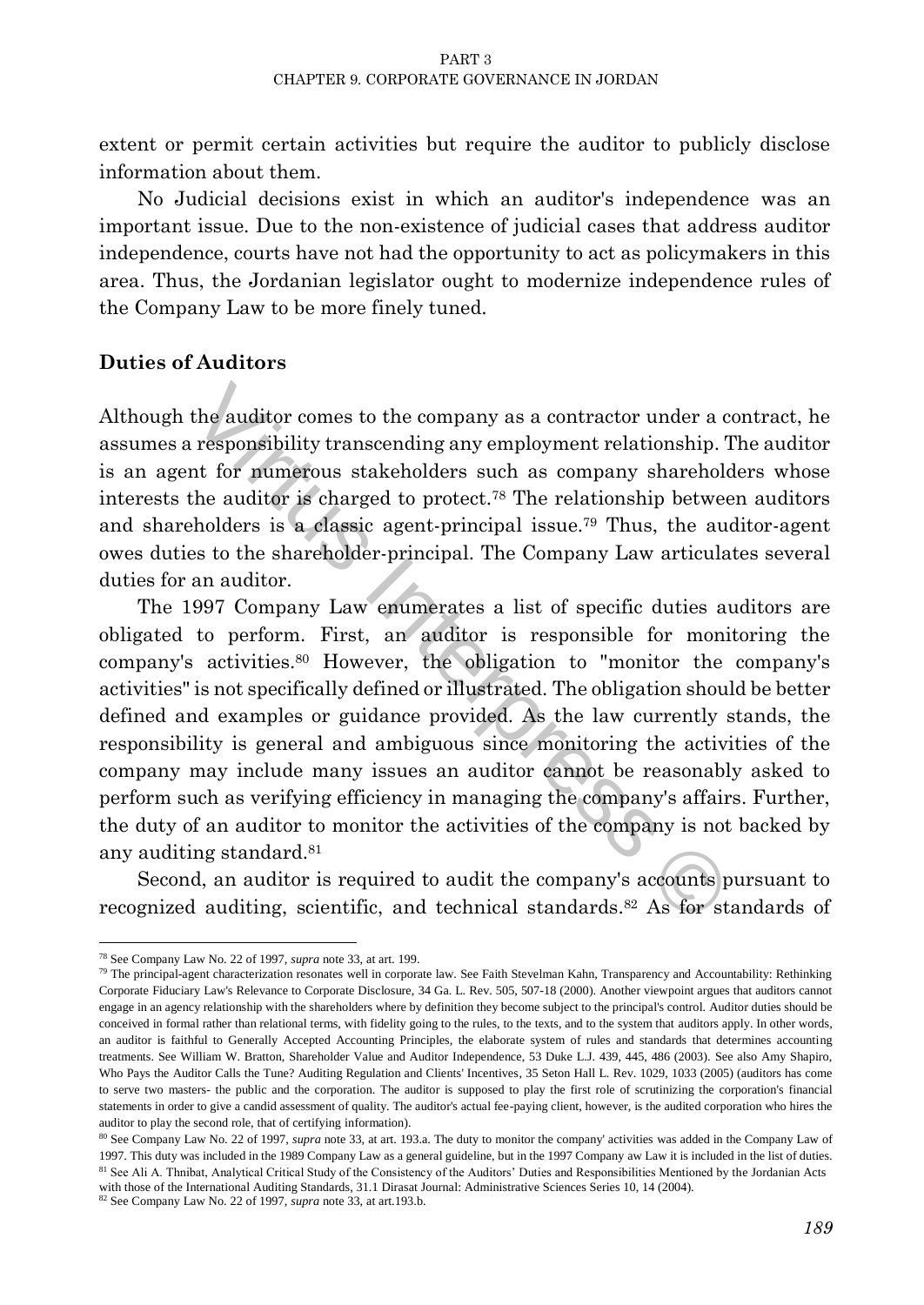auditing and accounting, the 1997 Company Law provided a relatively better definition compared to the previous law of 1989.<sup>83</sup> The Company Law of 1997 states that those standards are the accounting and auditing principles agreed upon internationally and required in Jordan by the designated professional parties. Notwithstanding this improvement, the 1997 Company Law does not define these designated professional parties mentioned in the law.<sup>84</sup>

An auditor is also required to examine company's internal financial controls to ensure their suitability with regard to the company's business and safeguard its assets.<sup>85</sup> Although the term "examining internal financial controls" is to some extent general and undefined, it is a common responsibility of auditors and conforms to International Standards on Auditing.<sup>86</sup> Among other duties, the auditor is mandated to verify the company's assets, its ownership, and ascertain the legality and correctness of the company's obligations.<sup>87</sup> This duty is considered a vital responsibility that can used to gauge the status of the company and ascertain the ultimate ownership/control of the company and its true market value. However, the 1997 Company Law is short on details regarding the auditor's duty to verify the company's assets.

eral and undefined, it is a common responsibility of audio International Standards on Auditing.<sup>86</sup> Among other du<br>annadated to verify the company's assets, its ownership, and<br>y and correctness of the company's obligations The 1997 Company Law expanded the power of the company auditor to encompass reviewing management affairs and is required to examine decisions of the board of directors and the general meeting of shareholders.<sup>88</sup> For example, an auditor could examine a decision to purchase or sell to ensure that such financial transactions are done in a legal manner. The list of auditor's duties ends in a "catch-all" phrase. The auditor may perform any other duties as required by other laws.<sup>89</sup> The "catch-all" phrase empowers the respective regulatory body to expand duties of an auditor as it sees fit. Providing examples of expected auditor oversight would improve this aspect of the 1997 Company Law.

Although article 193 of the Company Law of 1997 is supposed to list all duties of auditor, articles 202 and 203 provide for additional duties. Taken together, these articles form the "do's and don'ts" rules for auditors. In other words, the list of duties included in article 193 is drafted in a positive form. For example, auditors are responsible for monitoring company's performance, auditing its accounts, ensuring that its books were kept in a proper manner. On the other

 $\overline{a}$ 

<sup>83</sup> The Company Law of 1989 did not specify what was considered as generally accepted accounting and auditing standards. The Company Law of 1989 used the term in a vague form given that there were no such generally accepted standards applied in Jordan.

<sup>84</sup> Arguably, professional parties include the Audit Profession Society.

<sup>85</sup> *Id*. art. 193.c.

<sup>86</sup> See Thomas C. Pearson, Creating Accountability: Increased Legal Status of Accounting and Auditing Authorities in the Global Capital Markets, 31 N.C.J. Int'l L. & Com. Reg. 65, 74-78 (2005).

<sup>87</sup> See Company Law No. 22 of 1997, *supra* note 33, at art. 193.d.

<sup>88</sup> *Id*. art. 193.e.

<sup>89</sup> *Id*. art. 193.f.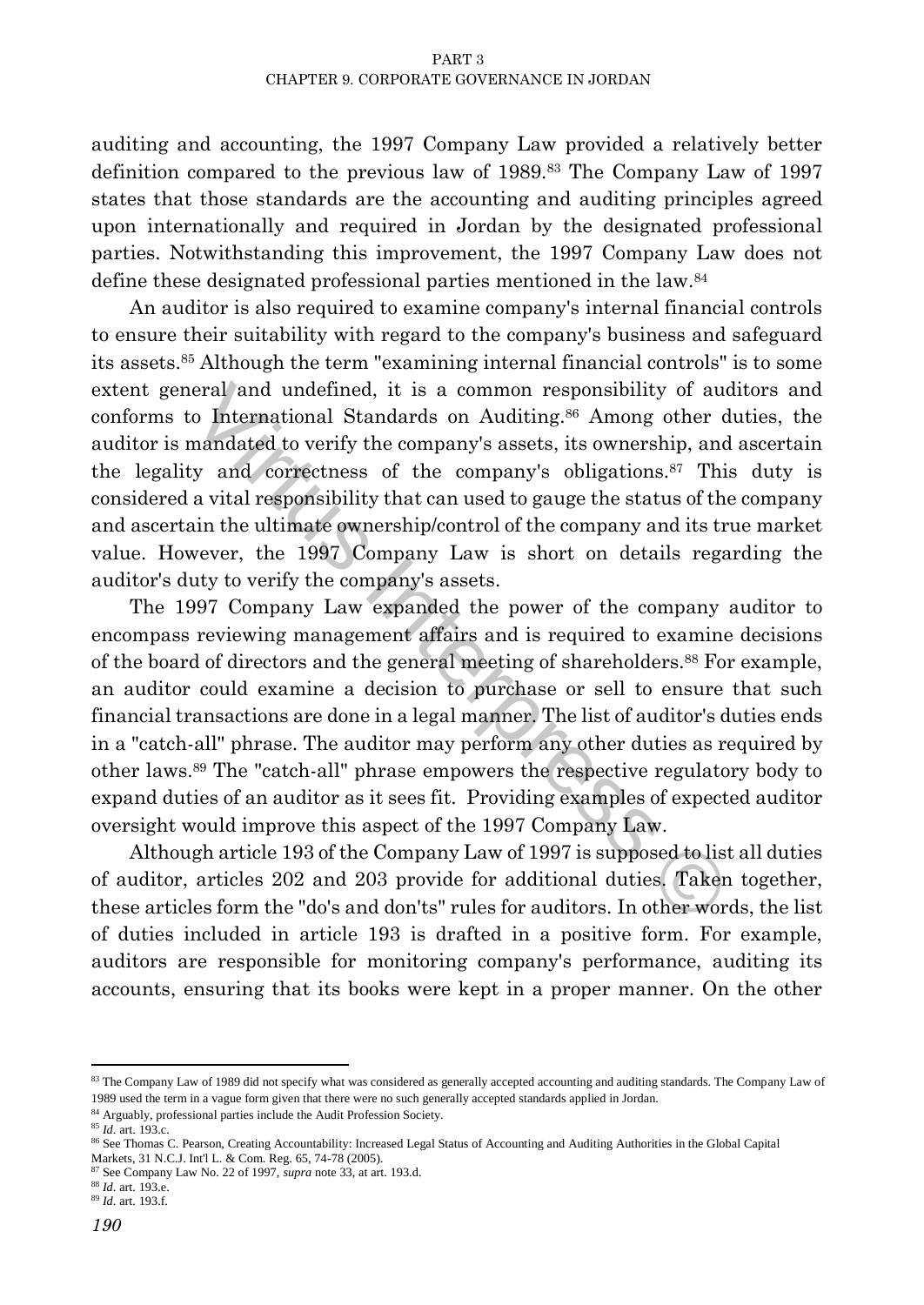hand, articles 202 and 203 are drafted in the negative. For example, auditors are prohibited from disclosing information or speculating on client's shares.

In addition, the auditor owes a duty of confidentiality and is thus prohibited from disclosing to shareholders and others any information that comes to his knowledge in the course of exercising his work.<sup>90</sup> However, the duty of confidentiality does not apply when an auditor discovers fraud or any other violation of the laws. In the latter case, the auditor shall disclose these violations and report them to the appropriate authorities. In sum, the duty of confidentiality is not absolute but rather is inapplicable when the duty conflicts with the interest of shareholders and others in obtaining crucial information.

lders and others in obtaining crucial information.<br>
new responsibilities of auditors under the 1997 Company Lation on speculation.<sup>91</sup> This duty is to be added to previo<br>
ality. Due to the nature of his work, an auditor kn Other new responsibilities of auditors under the 1997 Company Law include a prohibition on speculation.<sup>91</sup> This duty is to be added to previous one of confidentiality. Due to the nature of his work, an auditor knows the nuts and bolts of the company and has invaluable inside information as to the business. The auditor can easily speculate and profit on the company's shares to gain a profit based upon this knowledge. Thus, to avoid speculation, the 1997 Company Law expressly prohibits an auditor from speculating on client's shares or otherwise profiting from insider knowledge.<sup>92</sup> However, interestingly the 1997 Company Law limits the scope of the prohibition to trading in company shares only. Indeed, by way of inference, the Company Law does not extend the prohibition to include subsidiary companies. Thus, the auditor could potentially profit from the inside information via debt trading, or even trading shares of company subsidiaries or rival companies based upon this knowledge. Therefore, the law should be amended to include a comprehensive prohibition of making transactions in the financial markets based upon information learned during the auditor engagement.<sup>93</sup>

A new feature of the 1997 Company Law is that an auditor, if unable to perform his/ her duties, is to withdraw from the audit engagement and disclose the withdrawal both to the board of directors and the Companies Controller.<sup>94</sup> The Companies Controller is charged with discussing the disengagement with the board of directors and, if unable to solve the problems, can disclose that to a general meeting of shareholders if deemed necessary. The law should be amended

 $\overline{a}$ <sup>90</sup> *Id*. art. 202.

<sup>91</sup> *Id*. art. 203.

 $92$  See Bashar Malkawi, Reflections on the Securities Law of Jordan, 23 AM. U. Int'l L. Rev. 763 (2007) (Article 108 of the Jordanian Securities Law deals exclusively with insider trading. This article prohibits anyone to capitalize on nonpublic information through the purchase or sale of securities resulting in the unjust enrichment at the expense of others).

<sup>93</sup> Debentures are long-term debt notes issued pursuant to a trust indenture. The contract under which debentures are generally issued is called the trust indenture. The trust indenture is entered into between a trustee and the issuing corporation. The trust indenture specifies the rights and obligations of the debenture holders and the issuing corporation and usually delineates the terms of the securities. The indenture trustee has the responsibility of safeguarding the interests of the debenture holders. See Nancy T. Oliver, Fiduciary Obligations to Holders of Convertible Debentures, 58 U. Cin. L. Rev. 751, 754 (1989).

<sup>94</sup> The report of the auditor must include the reasons or circumstances hindering the auditor's work. See Company Law No. 22 of 1997, *supra* note 33, at art. 194.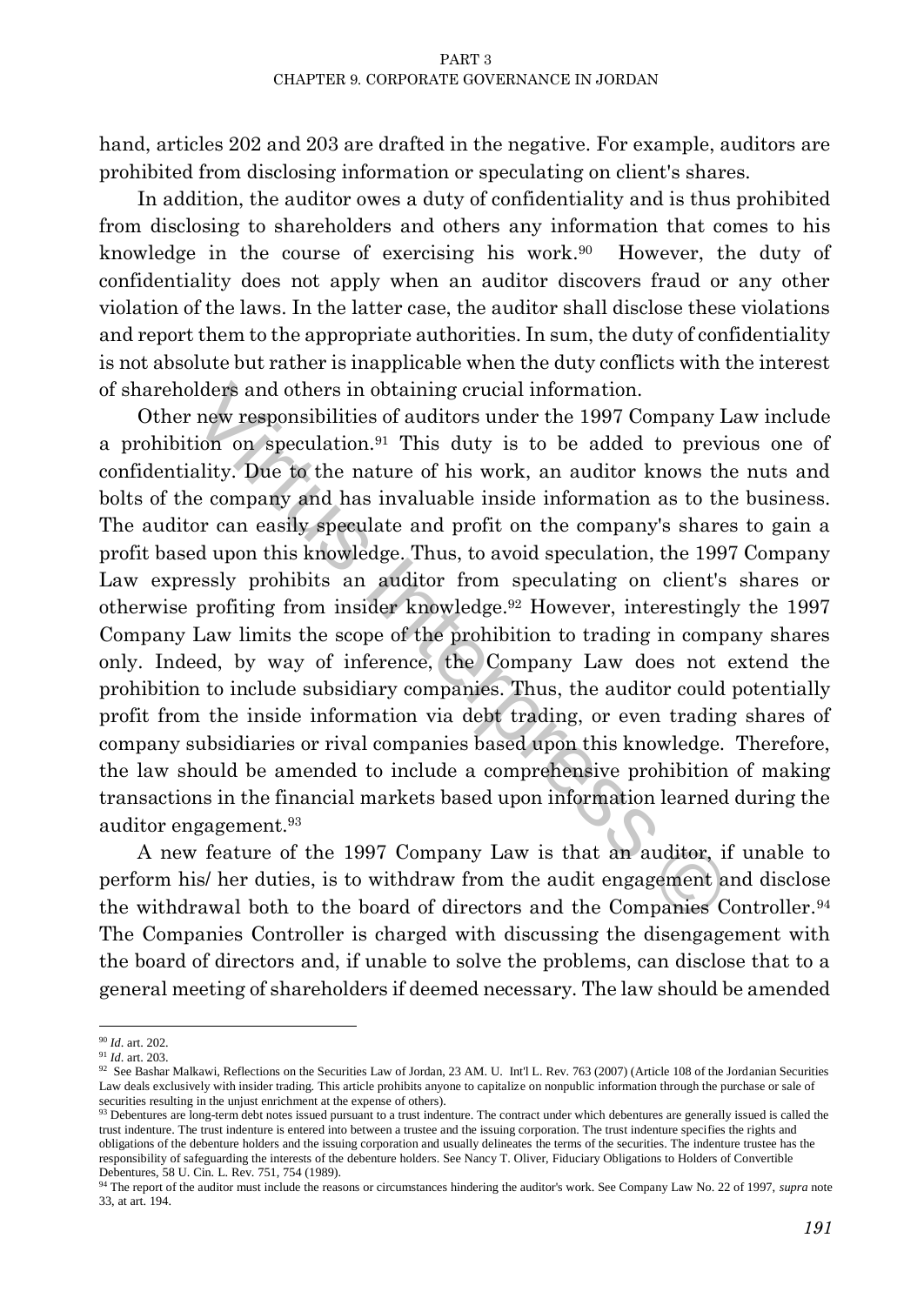to mandate public disclosure by the company to alert shareholders and other stakeholders of the auditor withdrawal.

### **Auditor's Report and its Content**

The origin of the modern auditor's report can be traced to late nineteenth century British audit reporting practices.<sup>95</sup> The purpose of auditor's report is to evaluate a company's financial information and state the auditor's opinion of the balance sheet and profits and losses account. Auditors are required to present a report to the general meeting of shareholders.<sup>96</sup> The 1997 Company Law sets forth mandatory information that must be included in the auditor's report.

al meeting of shareholders.<sup>96</sup> The 1997 Company Law s<br>information that must be included in the auditor's report.<br>mpany whom accounts are being audited must facilitate the<br>pr instance, the company in question must furnish The company whom accounts are being audited must facilitate the job of the auditor. For instance, the company in question must furnish documentation if requested by the auditor. The auditor should provide this statement whether or not he obtained the necessary information and clarifications. In the auditor's report, the auditor must include a statement that the company's management and board of directors provided him with information or statements he requested and facilitated his audit.<sup>97</sup> The Jordanian legislator could have required the auditor to provide this statement only if he does not obtain the needed information. Thus, the auditor would not be required to supply this statement if he obtained the information. However, the Jordanian legislator opted to require the auditor to supply this statement whether he obtained the information or not.

The auditor, in his report, is required to disclose if the company maintains accounts, the extent to which financial statements are prepared according to internationally accepted accounting and auditing standards, and the company's financial statements confirmed with its books.<sup>98</sup> Again, the auditor should provide this information whether or not the company maintained accounts or not. The Jordanian legislator could have required the auditor to disclose this information only if the company does not maintain accounts or its financial statements are not prepared according to internationally accepted accounting and auditing standards.

The auditor must state that auditing procedures carried out by his form, in his opinion, a reasonable basis to express his opinion regarding the company's financial position, and results of its operations and cash flow according to internationally accepted auditing standards.<sup>99</sup> Hence, not only does the 1997

 $\overline{\phantom{a}}$ <sup>95</sup> See Marshall A. Geiger, Setting the Standard for the New Auditor's Report: An Analysis of Attempts to Influence the Auditing Standards Board, 1 Studies in Managerial and Financial Accounting 7-12 (1993).

<sup>96</sup> See Company Law No. 22 of 1997, *supra* note 33, at art. 193.g.

<sup>97</sup> *Id*. art. 195.a.1. <sup>98</sup> *Id*. art. 195.a.2.

<sup>99</sup> *Id*. art. 195.a.3.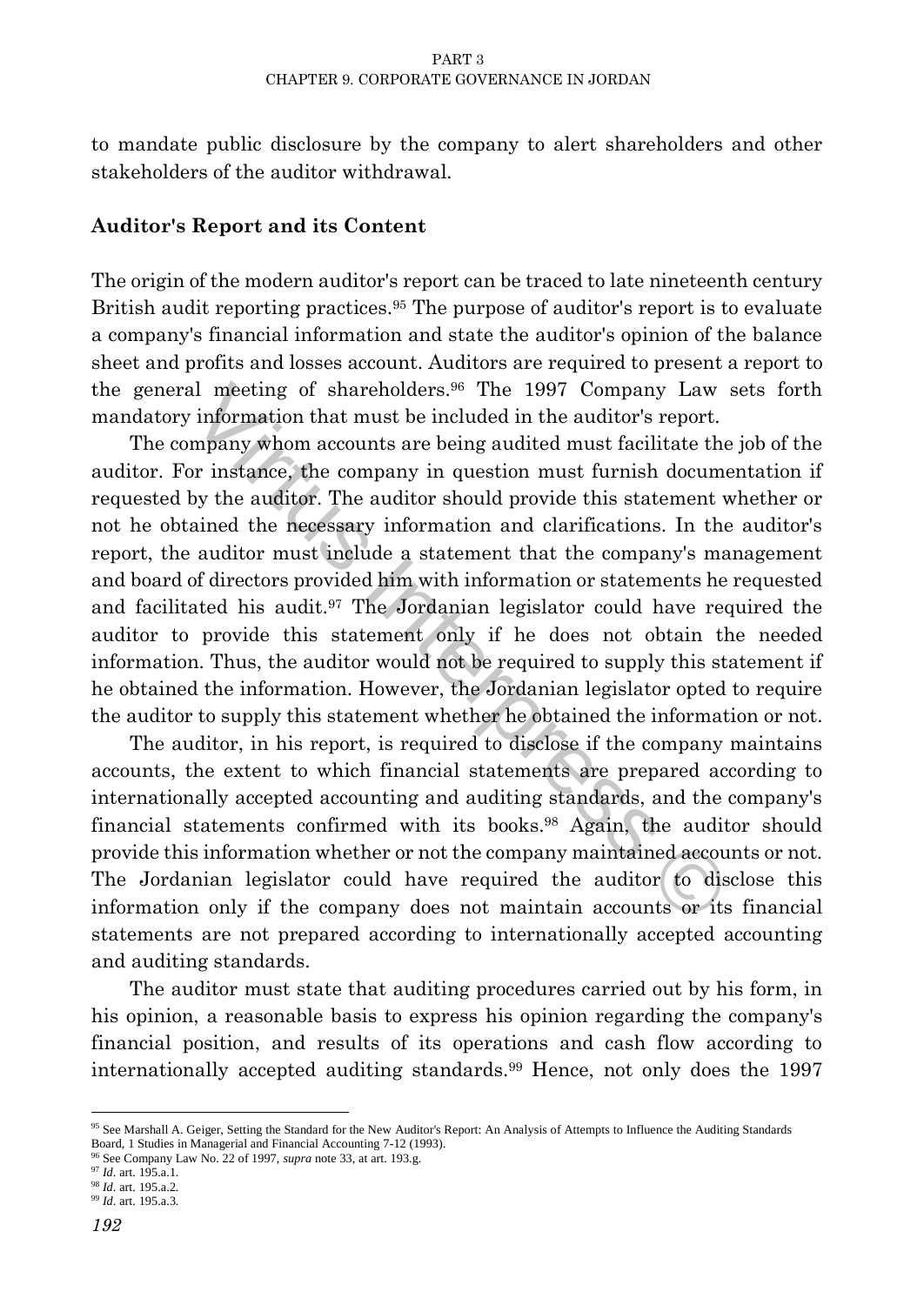Company Law require the auditor to state that the auditing procedures form a reasonable basis to express his opinion, but also specifies the type of information and documents that this obligation applies to. The information and documents are the company's financial position, results of its operations, and cash flow statement.

The report also must include an item stating that the financial statements found in the board of director's report to the general meeting of shareholders comply with the company's records and registers.<sup>100</sup> Once again, the auditor must state this item in his report whether or not the financial statements comply with company's records and registers.

The auditor should report any violation of the 1997 Company Law or the company's articles of association that is committed during the year and which has a material effect on the financial position of the company, and whether any such violation still exists.<sup>101</sup> The auditor's report of any violation must be within the limits of the information available to him or that is knowable based upon his professional duties.<sup>102</sup>

This means that auditors are not required to detect violations. But if these violations are discovered in the course of the auditor's duty and within the limits of information available to him, the auditor then should report them as required by the law. In other words, the auditor cannot play the role of a detective and examine every suspicious case *ex officio*.

is records and registers.<br>
uditor should report any violation of the 1997 Company L<br>
articles of association that is committed during the year a<br>
erial effect on the financial position of the company, and wh<br>
tion still e Not every violation of the 1997 Company Law or the company's articles of associations should be reported. The auditor must report any violation that has a "material effect" on the company's operations or its financial position. The law does not provide a definition of "material effect" or provide examples of violations that have material effects. Additionally, the Company Law does not require the auditor to immediately notify the board of directors or the Companies Controller if he discovers any violation that adversely affects the financial position of the company. To the contrary, any mention of violations must be made in the auditor's report.

In reporting violations, a question could arise with regard to the status of violations that are committed but fixed later. Is the auditor required to report these violations or not since they are dealt with? The Company Law of 1997 does not provide an express answer. However, by looking at the general language used in reporting violations, one can assume that any violation must be stated in the auditor's report whether this violation still exists or is dealt with.

 $\overline{a}$ <sup>100</sup> *Id*. art. 195.a.4.

<sup>101</sup> *Id*. art. 195.a.5.

<sup>102</sup> *Id*.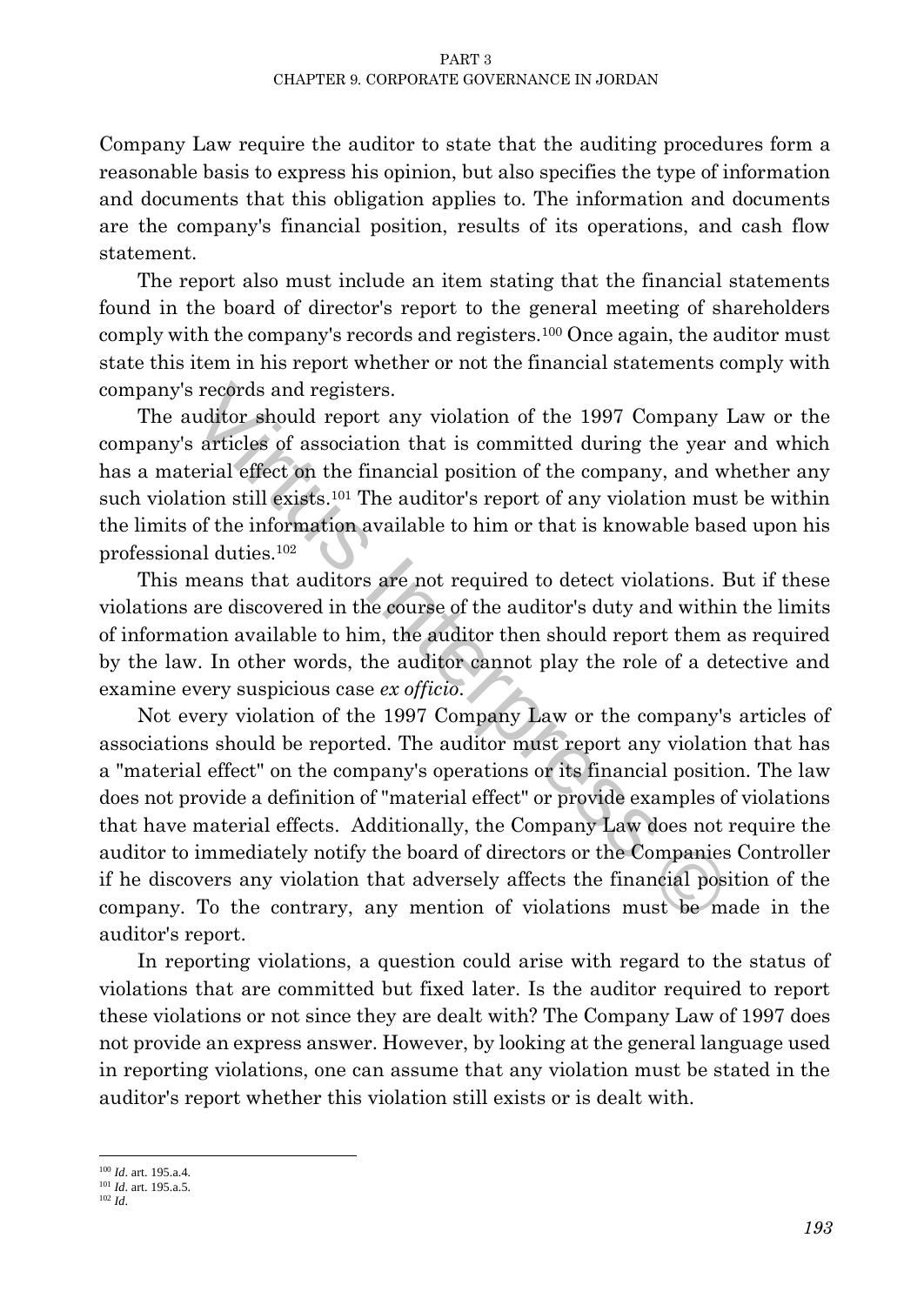After the audit is complete, the auditor issues an opinion regarding the company's balance sheet and profits and losses account.<sup>103</sup> Now, the auditor can issue three opinions. First, the auditor can approve without reservation the balance sheet, profits and losses account, and cash flow. Second, the auditor approves with reservation the balance sheet, profits and losses account, and cash flow provided that he justifies his reservation. Third, the auditor does not approve the balance sheet, profits and losses account, and cash flow with a justification for this rejection. In the latter case, the auditor sends the financial statements to the board of directors whereby the general meeting of shareholders requires the board to correct these statements.<sup>104</sup> If the board of directors refuses to make the necessary changes to bring financial statements into conformity, the matter will be referred to the Companies Controller who appoints licensed auditors to settle the issue.

rrect these statements.<sup>104</sup> If the board of directors refuses to changes to bring financial statements into conformity, the m to the Companies Controller who appoints licensed auditors manyany Law does not grant the audi The Company Law does not grant the auditor the right to issue an adverse opinion if he finds that financial statements do not show the company's true financial position.<sup>105</sup> The result, according to the Company Law of 1997, is that auditors can provide a total of three opinions: one opinion on balance sheet, one opinion on profits and losses account, and one opinion on cash flow. The threeopinion arrangement creates the possibility of different combinations of opinions. For example, these combinations may include the case of approval without reservation or non-approval on all or approval without reservation on balance sheet and non-approval of profits and losses account and cash flow.

There is no mention in the Company Law of the auditor's responsibility to attest to or certify the truthfulness of financial statements. The auditor does not opine on the accuracy of the financial report. Instead, the auditor opines that the financial statements "present fairly."<sup>106</sup> The auditor's report is not a certification of a fact but an expression of opinion based on professional judgment. In other words, the auditor job is to express an opinion on the financial statements, which are the responsibility of the company's management, based on his audits. In sum, the audit report is not a guarantee. What supports this summation is the fact that audits do not evaluate all recorded transactions for a company.<sup>107</sup> Audits are

 $\overline{\phantom{a}}$ 

<sup>103</sup> *Id*. art. 195.b.

<sup>104</sup> *Id*. art. 196.

<sup>105</sup> See Lawrence A. Cunningham, Facilitating Auditing's New Early Warning System: Control Disclosure, Auditor Liability, and Safe Harbors, 55 Hastings L.J. 1449, 1454-1460 (2004) (discussing the circumstances leading to the issuance of adverse opinion and other forms of qualified opinions).

<sup>&</sup>lt;sup>106</sup> The notion of "presents fairly" is a source of continuing debate and controversy over its intended meaning because reasonable minds will differ as to when the financial statements "presents fairly" its results. The point at which financial information no longer "presents fairly" will differ based upon the judgment, experience, and tolerance level of the auditor. See Arthur Acevedo, How Sarbanes**-**Oxley Should be used to Expose the Secrets of Discretion, Judgment, and Materiality of the Auditor's Report, 4 DePaul Bus. & Comm. L.J. 1, 24 (2005).

<sup>&</sup>lt;sup>107</sup> Much of what an audit requires is a review by the auditor of the accounting principles used by the company and an analysis of the estimates made in preparation of the company's financial statements. The application of these principles depends on the particular business situation. Estimates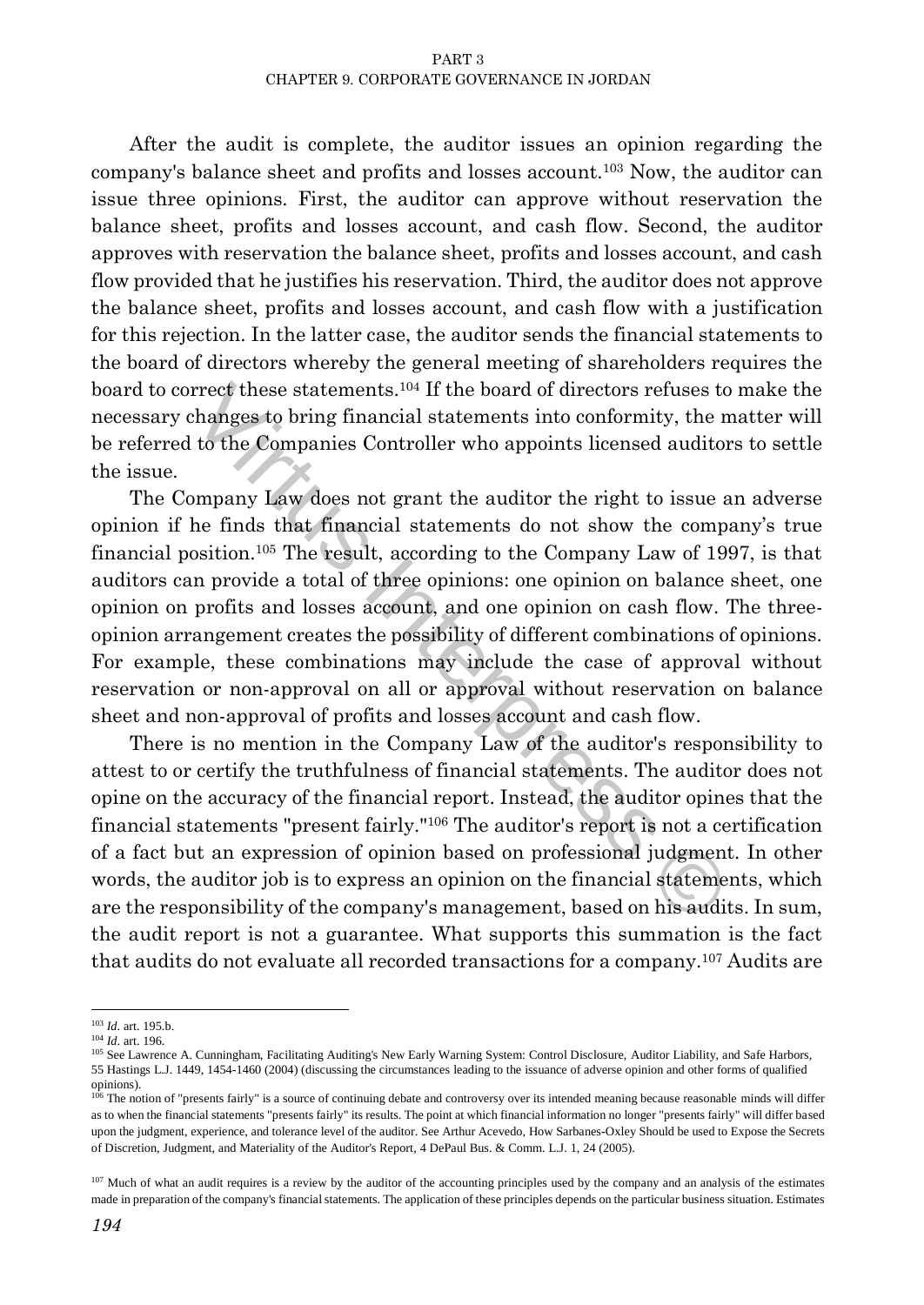conducted by choosing a sample of transactions on a predetermined basis and determining if the sample chosen is properly recorded.

The public in Jordan has been more willing to question the quality of auditors' work.<sup>108</sup> Questioning of auditor's work is due to the gap between what auditors actually deliver and what the public usually expects, known as the expectation gap.<sup>109</sup> This gap refers to a difference between auditors' understanding of their function and investors' expectations of the auditor's role.<sup>110</sup>

# **Attendance of the General Meeting of Shareholders**

identify the General Meeting of Shareholders<br>pany Law compels the auditor to attend the general ners.<sup>111</sup> Attendance of the auditor allows shareholders to dis<br>ly issues that arise from the financial statements of the comp The Company Law compels the auditor to attend the general meeting of shareholders.<sup>111</sup> Attendance of the auditor allows shareholders to discuss with him directly issues that arise from the financial statements of the company.<sup>112</sup> In addition to the general meeting of shareholders, the law should allow shareholders to request a meeting with the auditor without the presence of board of directors or management. The purpose of such a meeting is to communicate with the auditor without any influence of the board of directors on the agenda of the meeting which may occur in the general meeting of shareholders. Meeting with the auditor in the absence of the board of directors can take place either before or after the general meeting of shareholders.

# **Liability of Auditors**

Pursuant to Jordanian law, external auditors are potentially liable for failing to fulfill their obligations.<sup>113</sup> Liability for failure to provide accurate reporting is an important incentive for auditors to be honest. Applicable legal requirements generally derive from relevant auditing standards and various laws. Auditors can be sued by the company which they audit its accounts, shareholders, and users of financial statements.<sup>114</sup> Users of financial statements include investors and

 $\overline{a}$ can vary greatly as well. The auditor may interview management, confer with outside sources, and look to industry standards to determine if the principles applied and the estimates made are reasonable.

<sup>108</sup> Can you cite?

<sup>&</sup>lt;sup>109</sup> See Where was the Auditor in Jordan, Vol. 1.2 The Auditing Journal 1 (1990). See also Amending Accounting Information is not the Auditor's Authority, Vo. 2.6 The Auditing Journal 1 (1991).

<sup>&</sup>lt;sup>110</sup> The expectation gap has been examined in several countries in academic and practitioner literature including the United Kingdom, Canada, and the United States. See David F. Birke, Toothless Watchdog: Corporate Fraud and the Independent Audit - How Can the Public's Confidence Be Restored? 58 U. Miami L. Rev. 891 (2004). See also Donald C. Langevoort, Managing the "Expectations Gap" in Investor Protection: The SEC and the Post-ENRON Reform Agenda, 48 Vill. L. Rev. 1139 (2003).

<sup>111</sup> See Company Law No. 22 of 1997, *supra* note 33, at art. 198.

<sup>112</sup> *Id*. art. 199.b.

<sup>113</sup> See Jordanian Court of Cassation, Case No. 1998/336, Adaleh Publications (May 9, 1998) (the auditor is the one who drafts the auditor's report and signs it. Thus, the auditor is liable for what is stated in his report).

<sup>114</sup> See Company Law No. 22 of 1997, *supra* note 33, at art. 201.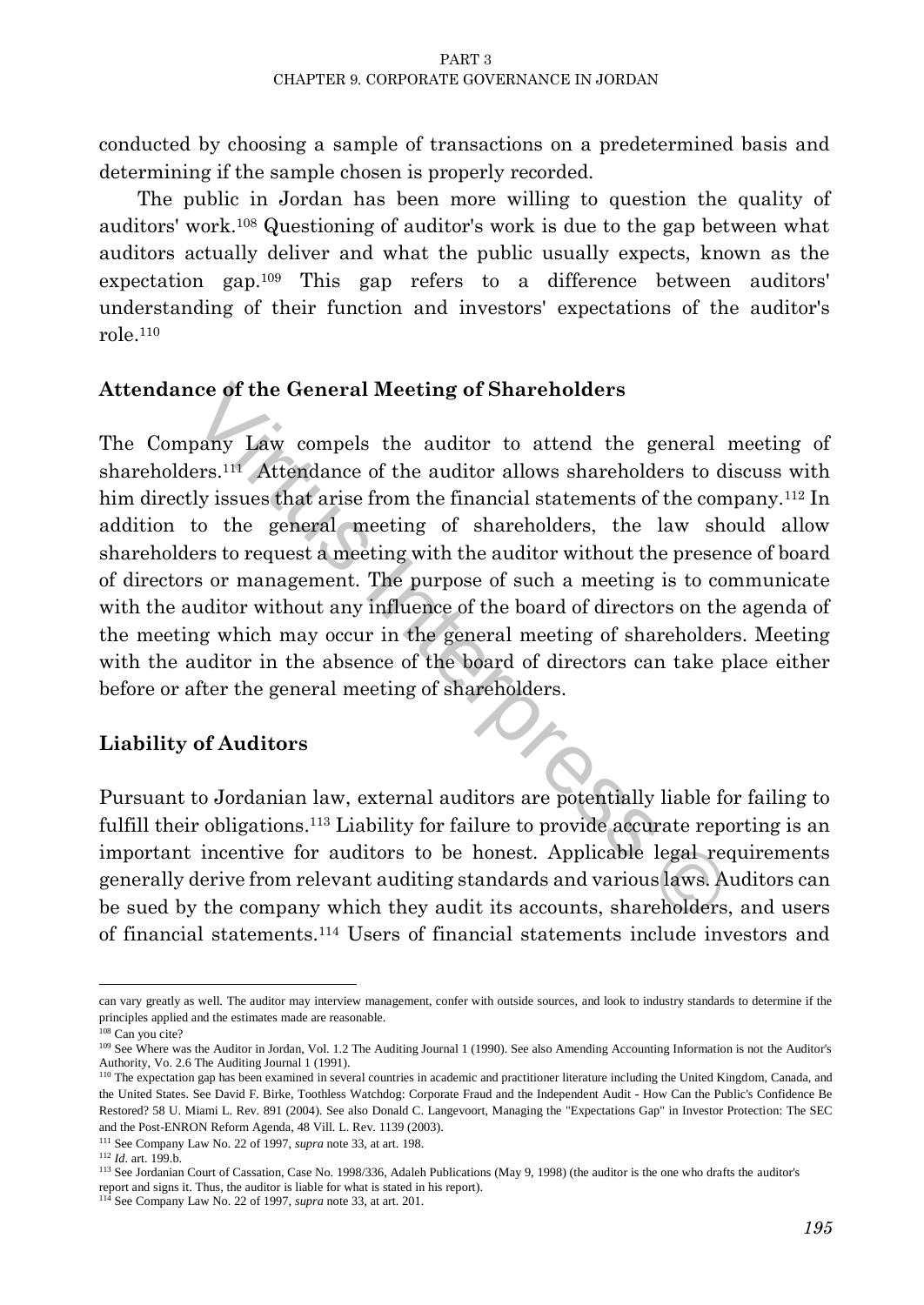banks that as a result of relying on the auditors' opinion will likely make poor investment decisions or extend credits.<sup>115</sup> It is not clear if all the above parties can sue for all of the violations.<sup>116</sup> Also, it is also not clear if the government can file a civil claim.

Violations of the Company Law carry compensatory damages and criminal penalties.<sup>117</sup> However, the Company Law does not determine the level or range of damages and jail sentences. The Company Law lacks sufficient details as to the standard for professional auditor liability in Jordan. It is not clear if the standard is mere negligence or gross negligence for instance. Also, there is no clear answer if punitive damages are available for intentional misconduct and if this standard is for all the violations or would some require less or more negligence.

damages are available for intentional misconduct and if this<br>e violations or would some require less or more negligence.<br>company has more than one auditor who committed an ille<br>in they are jointly liable.<sup>118</sup> Under joint If the company has more than one auditor who committed an illegal act or erred, then they are jointly liable.<sup>118</sup> Under joint and several liabilities, one auditor can be held liable for all damages in an action. The joint and several liability systems seem unfair as one auditor can be held liable for all damages despite the fact that he committed insubstantial or marginal audit error. In addition, the issue of contribution raises some controversy. For example, if Auditor (A) is 10% liable and Auditor (B) 90% and the plaintiff gets all the money from (A), it is not obvious if (A) can then sue (B) for the 90%.

A time limit is set for bringing a civil suit against an auditor. The statute of limitations period is three years starting on the date the company's general shareholders meeting where the auditor's report is read.<sup>119</sup> The purpose of the time limitation is to require diligent prosecution of claims, thus providing predictability and finality.

The liability language of the 1997 Company Law suggests that the auditor has broad and potentially unlimited liability. Thus, an auditor can be sued for mere negligence or mistake. Being liable for mere negligence is harsh given the fact that routine errors do occur. The law should be improved by limiting the liability of an auditor to misconduct that rises to a level of gross negligence or

l

<sup>&</sup>lt;sup>115</sup> It is not an easy task to determine which users of financial statements or third parties could benefit from the audited statements and thus the auditor can liable to. The United States apply one of four legal standards to decide which non-clients have a cause of action against auditors: (1) privity; (2) near- privity; (3) the known users; and (4) the reasonable foreseeability rule. These four standards lie on a continuum. They can lead to different outcomes as to whether the non-client has a right to sue even when they are applied to the same set of facts. See Denzl Causey, Accountants' Liability in an Indeterminate Amount for an Indeterminate Class: An Analysis of Touche Ross & Co. v. Commercial Union Ins. Co., 57 Miss. L.J. 379, 380 (1987).

<sup>&</sup>lt;sup>116</sup> There are extensive experiences in various countries concerning third-party liability of auditors. The U.S., France, and Switzerland go quite far in holding auditors liable. In the Netherlands, there is third-party liability without a statutory cap under specific circumstances. By contrast, Germany has set a very low ceiling of one million Euro, or four million Euro in the case of listed corporations, for liability toward the corporation in case of an audit of annual accounts. See Klaus J. Hopt, Comparative Corporate Governance: The State of the Art and International Regulation, 59 Am. J. Comp. L. 1, 16 (2011). In the UK, there are two types of liability claim against an auditor: claims by his client which will be direct claim based on the violation by the auditor of his obligation contractual; and claims in tort by third parties who are not in any contractual relationship with the company's auditor but who claim damages for losses arising from his reliance on negligently audited financial statement and accounts. See Hedley Byrne & Co. Ltd.vs Heller & Partners Ltd., 2 AII ER 575, 1963. See also Brenda Hannigan, Company Law 402 (Oxford University Press, 2nd edition, 2009).

<sup>117</sup> See Company Law No. 22 of 1997, *supra* note 33, at art. 201.

<sup>118</sup> *Id*. <sup>119</sup> *Id*.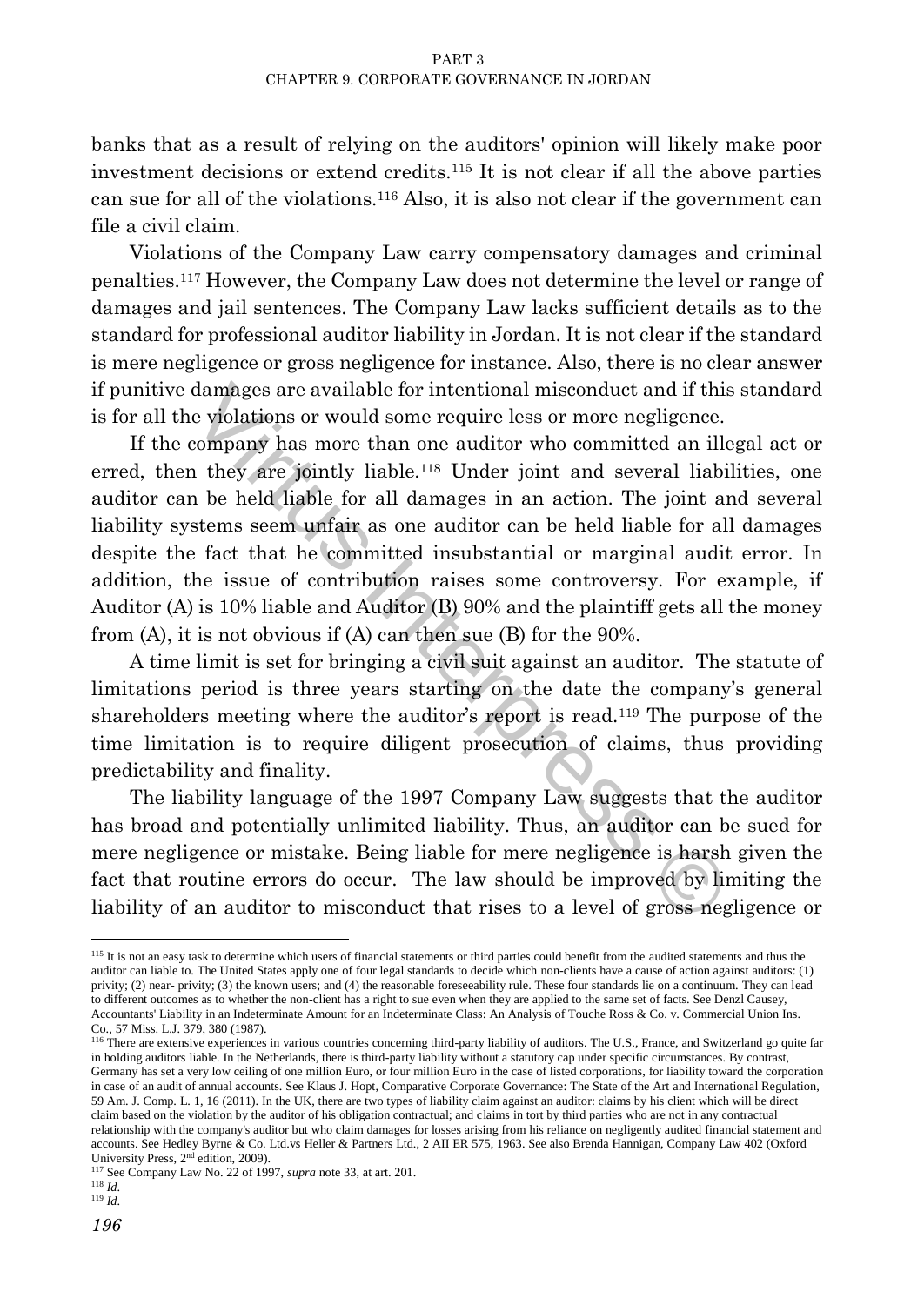worse (recklessness, intentional). For example, an auditor should be held liable if he acted with the intent to deceive or committed grossly negligent conduct. Alternatively, an auditor's responsibility could be limited in proportion to his fault. Comparative proportional liability allocates fairly the liability between the company's management and the auditor thus discouraging inflated claims and encouraging everyone to be aware of his responsibilities and to act diligently.

Unfortunately, the liability of auditors has been tested only a few times in Jordanian courts.<sup>120</sup> Reliable estimates of actual penalties and verdicts against auditors are difficult to obtain.<sup>121</sup> Due to this state of affairs in Jordan, it is reasonable to expect that there are no provisions on auditor liability insurance.<sup>122</sup> In contrast, Canada, the United Kingdom, Australia, New Zealand, and the USA have witnessed a substantial increase in auditor litigation.<sup>123</sup> The Company Law in Jordan should specify the level of penalties and increase them to enhance the credibility of the audit profession and reduce possible abuse of minority shareholders and other stakeholders by auditors and management.

#### **CONCLUSION**

 $\overline{a}$ 

that there are no provisions on auditor liability inst, Canada, the United Kingdom, Australia, New Zealand, anessed a substantial increase in auditor litigation.<sup>123</sup> The Com should specify the level of penalties and incre Superior corporate governance forms the bedrock of a prosperous economy. An integral component of corporate governance is the role of transparent, accurate and freely available information with respect to a company's books and records. Without trustworthy financial reporting, investors will be disinclined to invest in a jurisdiction. The role of the external auditor in vetting financial statements cannot be understated. Current and potential investors, business partners, employees, regulators and the public in general, rely on the integrity of the auditor's opinion. If investors begin to believe that the financial statements of companies are not accurate, they would be less likely to undertake investment.

<sup>&</sup>lt;sup>120</sup> In those few cases, auditors were prosecuted mainly on accusation of dishonesty but not on the basis of not reporting illegal acts or not applying professional standards of due care. Telephone Interview with two lawyers linked to corporate fraud cases in Jordan who asked for anonymity (April 21, 2010).

<sup>&</sup>lt;sup>121</sup> Auditors involved in those cases were handed innocence verdicts or low level of penalties than can fall by obsolescence or general pardon given by the King on certain occasions and covering certain crimes. *Id*. <sup>122</sup> Insurance would cover honest mistakes of judgment, but not intentional misbehavior. Persons would not want to occupy auditor positions

unless they were protected in situations where they had simply committed errors of judgment. With insurance, moreover, a corporation does not have to bear the entire cost of auditor negligence, because the risk of misfeasance is spread among all corporations as a cost of doing business. See Lawrence A. Cunningham, Securitizing Audit Failure Risk: An Alternative to Caps on Damages, 49 Wm and Mary L. Rev. 711 (2007). See also Lawrence A. Cunningham, Choosing Gatekeepers: The Financial Statement Insurance Alternative to Auditor Liability, 52 UCLA L. Rev. 413, 427-429 (2004) (auditors use general malpractice liability insurance to cover all engagements).

<sup>&</sup>lt;sup>123</sup> For example, in 1994 at least Canadian \$1.3 billion of unresolved claims were pending against Canadian accountants. In the United Kingdom, the Big Six (now Big Four) accounting firms faced 627 outstanding legal cases claiming damages of 20 billion by mid-1994. In Australia, accountants faced more than Australian \$3 billion in claims by mid-1993. In New Zealand, the cost of defending legal actions brought against accountants has become a major business problem. In the United States, in 1993, the Big Six accounting firms' expenditures for settling and defending lawsuits were \$ 1.1 billion or 11.9% of U.S. domestic auditing and accounting revenue. See Carl Pacini, Mary Jill Martin, and Lynda Hamilton, AT the Interface of Law and Accounting: An Examination of a Tend toward a Reduction in the Scope of Auditor Liability to Third Parties in the Common Law Countries, 37 Am. Bus. L.J. 171, 173 (2000). See also Carl Pacini, Andrew Greinke, and Sally Gunz, Accountant Liability to Nonclient for Negligence in the United Kingdom, Canada, Australia, and New Zealand, 25 Suffolk Transnat'l L. Rev. 17, 18-20 (2001).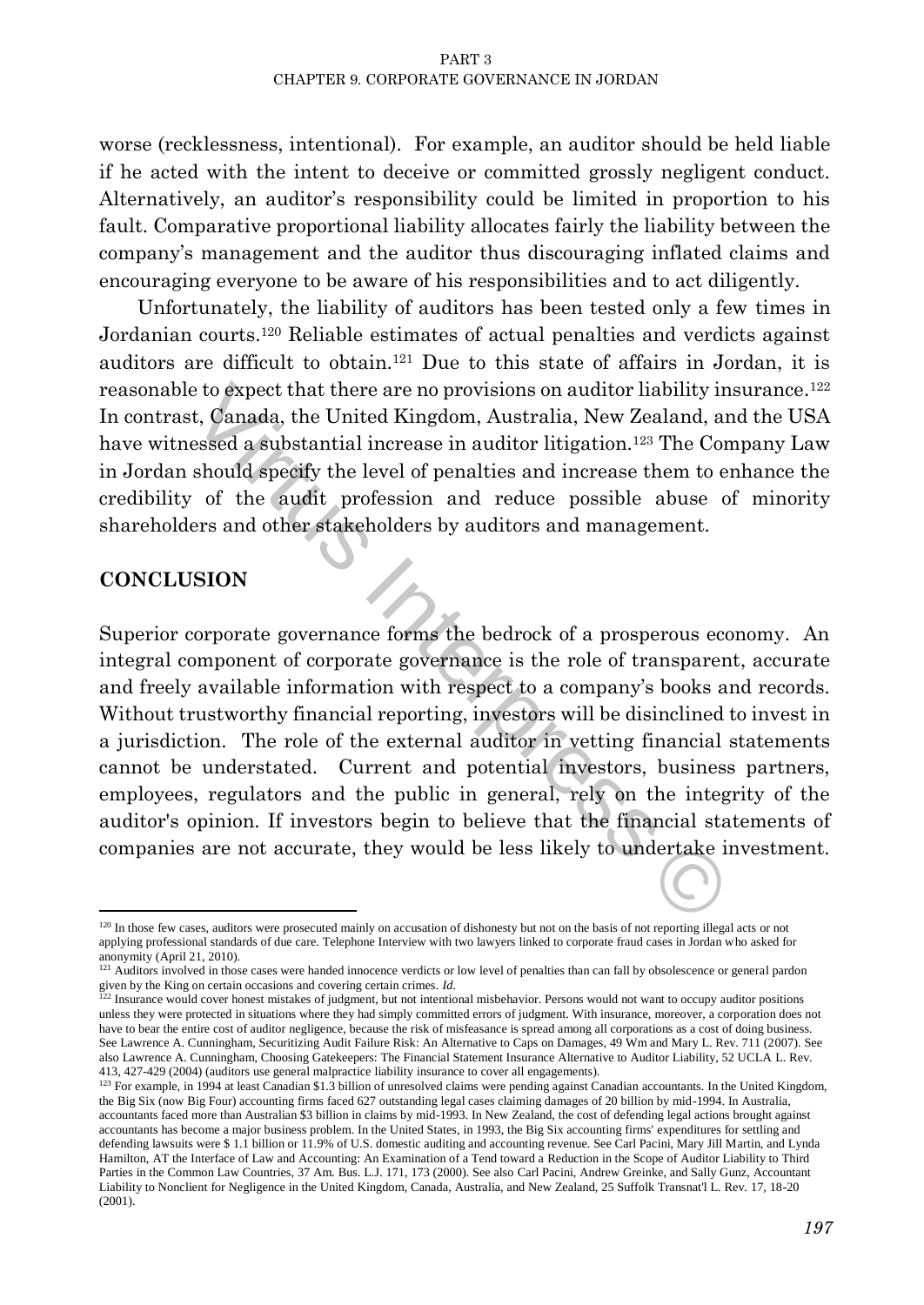This lack of faith and withholding of investments would eventually destroy the financial markets in a country.

As described in this chapter, the law on auditors has undergone significant improvement, yet substantial gaps exist between current law and best practices.

The role of management in selecting an auditor could be contained. The general meeting of shareholders would be empowered to elect the company's auditor, as opposed to the current practice of just voting in favor of or against an auditor already chosen by management. Information about each possible auditor may be included in the proxy materials so that shareholders can make informed decisions. The right of the general meeting of shareholders must be transformed into a more meaningful right to elect. As there are provisions addressing election, there must other provisions that address dismissal of auditors. Currently, the Company Law lacks provisions on the right to dismiss an auditor. In adding provisions to the law regarding dismissal, reasons should be provided to justify the decision to dismiss an auditor. However, a balance that needs to be struck in election and dismissal. The company structure is based on delegation by the board to the management of day-to-day control over company affairs. Allowing shareholders, the exclusive right to elect and dismiss auditors encroaches on this power and may also lead to inefficiencies.

The right of the general meeting of shareholders must be tra<br>
interpretent meaningful right to elect. As there are provisions addressing<br>
cother provisions that address dismissal of auditors. Curre<br>
Law lacks provisions on The principle of auditor's independence needs fine tuning from time to time. The language of independence rules found in the Company Law is general and even ambiguous. For example, the Company Law does not define with sufficient clarity the term "participation" in the establishment of a company which would prohibit an auditor from delivering his services to this company. Additionally, the Company Law prevents an auditor from providing "permanently" any technical, administrative or consultancy services to a company whose accounts he audits. Based on this language, "temporary" or "circumstantial" delivery of non-audit services may be permitted. The Company Law should have prohibited the delivery of non-audit services without distinction between permanent and temporary because both produce the same undesired effects.

The Company Law lists specific duties that are required by auditors. For instance, an auditor is required to monitor the company's activities. The duty to monitor company's activities is too general and since monitoring the activities of the company can include many issues an auditor cannot be reasonably asked to perform. The auditor is prohibited from speculating on shares of the company. The Company Law should have widened the scope of prohibition to include shares and debentures.

Auditors are required to deliver a report. The Company Law sets forth mandatory information that must be included in the auditor's report. The auditor should provide this statement whether or not he obtained the necessary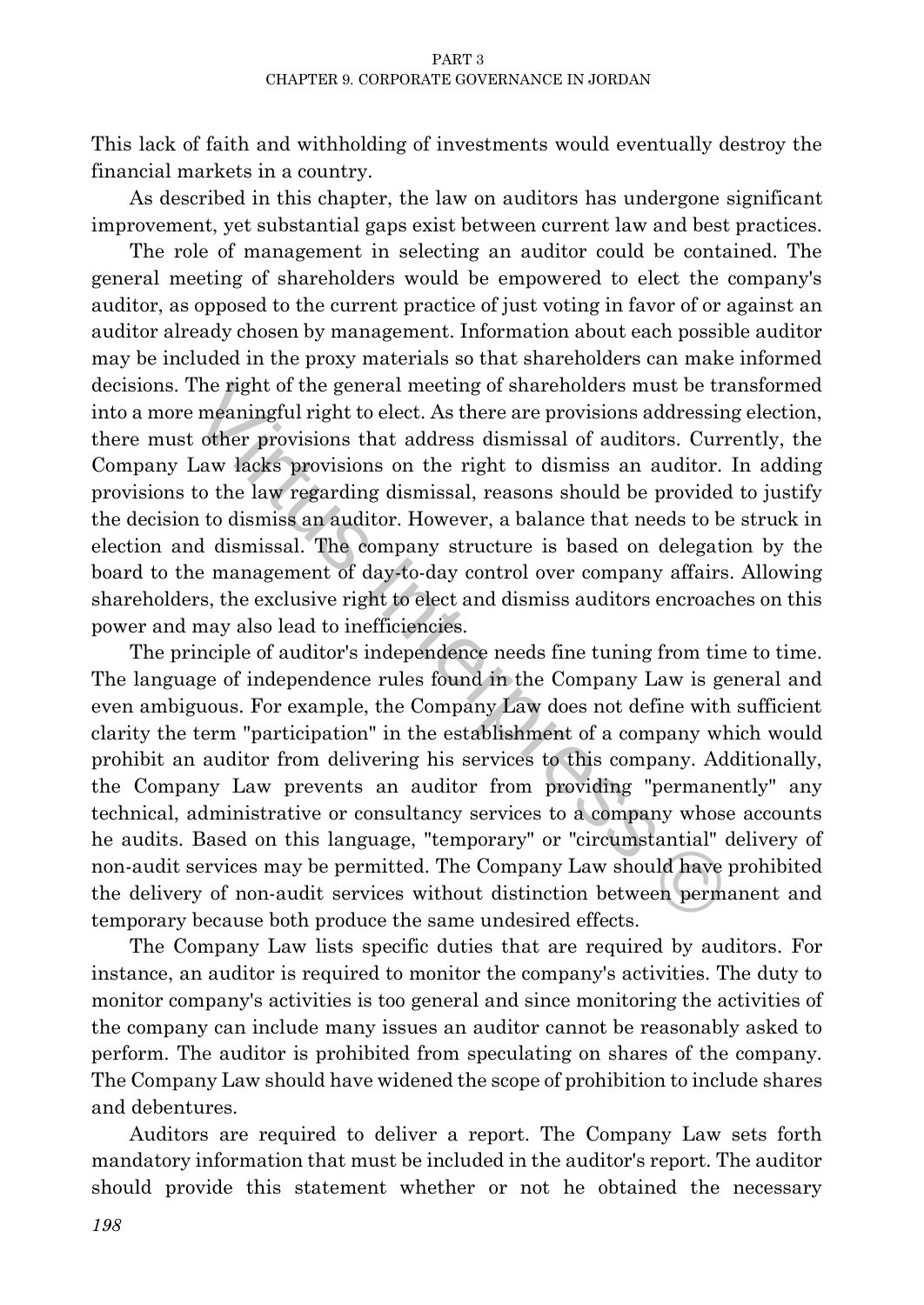#### PART 3 CHAPTER 9. CORPORATE GOVERNANCE IN JORDAN

information and clarifications. The Jordanian legislator could have required the auditor to provide this statement only if he does not obtain the needed information. Moreover, the auditor should report any violation of the Company Law or the company's articles of association that is committed during the year and which has a material effect on the company, and whether any such violation still exists. The Company Law does not provide a definition of "material effect." Material effect may include any act that presents a serious damage to the creditworthiness, reputation, or standing of the company in question.

After the audit work is complete, the auditor issues an opinion regarding the company's balance sheet and profits and losses account. The auditor job is to express an opinion on the financial statements based on his audits. The Company Law does not give the auditor the right to issue an adverse opinion if he finds that financial statements do not show the company's true financial position.

Auditors are legally accountable for their work. There is lack of a comprehensive regulation on the important issue of auditors' liability. An adequate liability system should be put in place and should include dissuasive penalties and removal of the auditor from the audit register. The Jordanian law must ensure appropriate disclosure of penalties to the public. Moreover, all auditors should be subject to quality assurance system and code of ethics.

It is altance sheet and profits and losses account. The audito opinion on the financial statements based on his audits. The not give the auditor the right to issue an adverse opinion is cial statements do not show the comp The current legal regime of auditors in Jordan needs revision. Amendments must be taken to fill in the gaps existing in the law. Attuned to these gaps, the legislator must enact appropriate rules. The issues raised here would give the legislator the tools to do so. Good regulatory reforms are likely to achieve the goal of corporate financial integrity and enhance corporate performance. It remains to be seen what will emerge from any future regulatory initiatives.

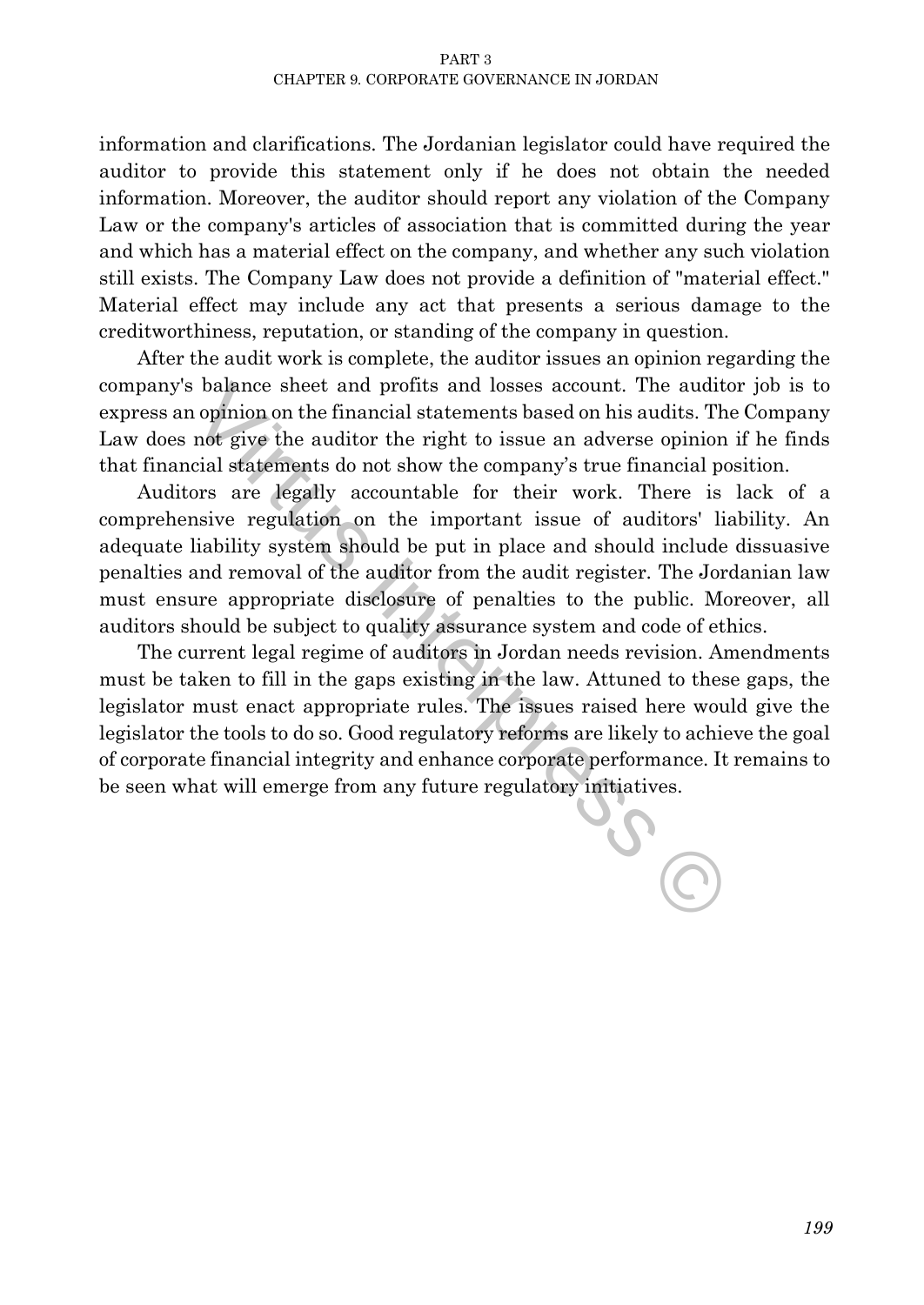#### PART 3 CHAPTER 9. CORPORATE GOVERNANCE IN JORDAN

#### **REFERENCES**

- 1. A Delicate State of Affairs. (2003). *The Economist.* Retrieved from the World Wide Web: [https://www.economist.com/.](https://www.economist.com/)
- 2. Ababneh, M. (2016). The phenomenon of companies' corruption. *Journal of Law*-Kuwait, *40(2),* 359-421.
- 3. Abdullah, K.A. (1982). The audit profession in Jordan and Kuwait: A comparative analytical study. *Dirasat Journal – University of Jordan, 9(2)*, 131-146.
- 4. Abdullatif, M. A. (2003). The role of auditing in Jordan: Some empirical study expectations. (Doctoral dissertation, University of Manchester).
- 5. Acevedo, A. (2005). How Sarbanes**-**Oxley should be used to expose the secrets of discretion, judgment, and materiality of the auditor's report. *DePaul Business and Commercial law Journal, 4(2),* 1-18.
- 6. Al-Basheer, M. (2001). Regulations…Is there anyone to Respond!!!! *The Auditing Journal*, *47(2),* 1-10.
- 7. Al-Basheer, M. (2001). The non-seriousness of the regulatory authorities prevented stopping corruption and failure of companies. *Al-Rai Newspaper, April 21*.
- 8. Al-Khaddash, H. Al-Nawas R., & Ramadan, A. (2013). Factors affecting the quality of auditing: The case of Jordanian commercial banks. *International Journal of Business and Social Science*, *4(11),* 206-222.
- 9. Al-Malkawi, H. A. N. (2017). Ownership structure, firm-specific factors and payout policy: Evidence from the GCC region. *Corporate Ownership & Control, 15(1-2),* 476- 486. http://doi.org/10.22495/cocv15i1c2p16
- 10. Alrabba, H. M. (2016). Measuring the impact of code of ethics on the quality of auditors' professional judgment. *Journal of Governance and Regulation, 5(4),* 54-60. http://doi.org/10.22495/jgr\_v5\_i4\_p4
- o, A. (2005). How Sarbanes-Oxley should be used to expose the<br>on, judgment, and materiality of the auditor's report. *DePaul Bu*,<br>ori, judgment, and materiality of the auditor's report. *DePaul Bu*,<br>reid *Interpress M. (2* 11. Alrabba, H. M., & Ahmad, M. A. (2017). The role of enterprise resource planning (ERP) system in advancing the country of Jordan towards international standard accounting practices and accounting mechanisms. *Risk governance & control: financial markets & institutions, 7(2),* 76-94. http://dx.doi.org/10.22495/rgcv7i2art8
- 12. Amending accounting information is not the auditor's authority (1991). *The Auditing Journal*, *2(6),* 1-5.
- 13. Baatwah, S. (2016). Audit tenure and financial reporting in Oman: Does rotation affect the quality? [Special issue]. *Risk governance & control: financial markets & institutions, 6(3-1),* 18-29. http://dx.doi.org/10.22495/rcgv6i3c1art2
- 14. Bailey, Jr., A. D. (2002). The multidisciplinary practice of certified public accountants and lawyers. *Case Western Reserve Law Review, 52(4),* 895-902.
- 15. Barrett, M. J. (2004). Tax Services as a Trojan Horse in the Auditor Independence Provisions of Sarbanes-Oxley. *Michigan State Law Review*, *2004*, 463-504.
- 16. Birke, D. F. (2004). Toothless watchdog: Corporate fraud and the independent audit - How Can the public's confidence be restored? *University of Miami Law Review, 58(3),* 891-921.
- 17. Bouaziz, Z., & Triki, M. (2012). The impact of the board of directors on the financial performance of Tunisian companies. *Corporate Board: role, duties and composition, 8(3),* 6-21. http://doi.org/10.22495/cbv8i3art1
- 18. Bratton, W. W. (2003). Shareholder value and auditor independence. *Duke Law Journal, 53,* 439-489.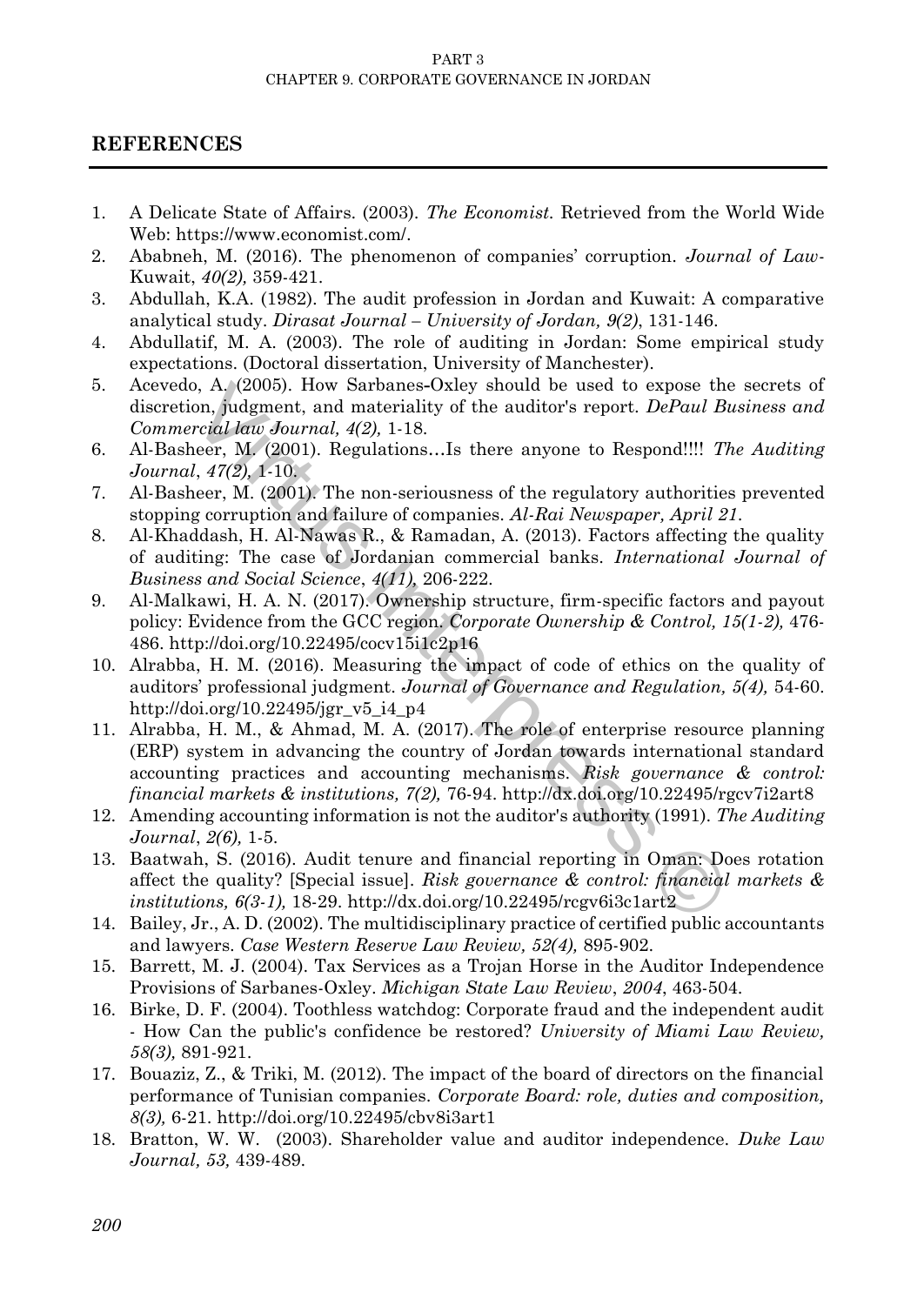- 19. Bratton, W., & Levitin, A. (2013). A transactional genealogy of scandal: From Michael Milken to Enron to Goldman Sachs. *Southern California Law Review*, *86,* 783-868.
- 20. Causey, D. (1987). Accountants' liability in an indeterminate amount for an indeterminate class: An analysis of Touche Ross & Co. v. Commercial Union Ins. Co. *Mississippi Law Journal, 57,* 379-416.
- 21. Company Law No. 22 of 1997 as amended by Provisional Law No. 17 of 2003, Official Gazette No. 4589, (March 16, 2003).
- 22. Court of Cassation, Case No. 1976/135, Jordanian Bar Association Journal 1907 (January 1, 1976).
- 23. Cunningham, L. A. (2004). Facilitating auditing's new early warning system: Control disclosure, auditor liability, and safe harbors. *Hastings Law Journal, 55,* 1449-1469.
- 24. Cunningham, L.A. (2004). Choosing gatekeepers: The financial statement insurance alternative to auditor liability. *UCLA Law Review, 52(4),* 413-475.
- 25. Cunningham, L.A. (2007). Securitizing audit failure risk: An alternative to caps on damages. *William & Mary Law Review, 49(3),* 71-80.
- 26. Fanto, J. A. (1996). The absence of cross-cultural communication: SEC mandatory disclosure and foreign corporate governance. *Northwestern Journal of International Law and Business, 17(1),* 119-207.
- Figure 1 attator mannity, and sale naroors. *Interaction-Biomagnam, L.A.* (2004). Choosing gate exerces: The financial statementative to auditor liability. UCLA Law Review, 52(4), 413-475. mgham, L.A. (2007). Securitzing 27. Gazdar, K., & Cherif, M. (2014). The quality of institutions and financial development in mena countries: An empirical investigation. *Risk governance & control: financial markets & institutions, 4(4-1),* 65-80.<http://doi.org/10.22495/rgcv4> i4c1art1
- 28. Gilson, R. J. (2000). Transparency, corporate governance and capital markets, the Latin American corporate governance roundtable. Retrieved from September 12, 2017 from the World Wide Web: <http://www.oecd.org/daf/ca/corporategovernance> principles/1921785.pdf.
- 29. Habbash, M. (2012). Earnings management, audit committee effectiveness and the role of blockholders ownership: Evidence from UK large firms. Journal of Governance and Regulation, 1(4-1), 100-116. http://doi.org/10.22495/jgr\_v1\_i4\_c1\_p1
- 30. Hannigan, B. (2009). *Company Law*. Second Edition, Oxford University Press London, UK.
- 31. Hopt, K. J.(2011). Comparative corporate governance: The state of the art and international regulation. *American Journal of Comparative Law, 59(1),* 1-73.
- 32. Johnstone, Q. (1996). Bar Associations: Policies and Performance. *Yale Law & Policy Review, 15(2),* 193-243.
- 33. Jordan 2025. Retrieved from June 20, 2017 from the World Wide Web: http://inform.gov.jo/en-us/By-Date/Report-Details/ArticleId/247/Jordan-2025.
- 34. Jordan Economic Monitor. (2014). Maintaining stability and fostering shared prosperity amid regional turmoil. Retrieved from July 14, 2017 from the World Wide Web: [www.worldbank.org.jo.](http://www.worldbank.org.jo/)
- 35. Jordanian Court of Cassation. (1998). Case No. 1998/336, Adaleh Publications.
- 36. Kahn, F. S. (2000). Transparency and accountability: Rethinking corporate fiduciary law's relevance to corporate disclosure. *Georgia Law Review, 34,* 505-518.
- 37. Kim, K. S. (2007). Transplanting audit committees to Korean soil: A window into the evolution of Korean corporate governance. *Asian-Pacific Law & Policy Journal, 9(1),* 163-182.
- 38. Langevoort, D. C. (2003). Managing the "Expectations Gap" in investor protection: The SEC and the Post-ENRON reform agenda. *Villanova Law Review, 48(4),* 1139- 1166.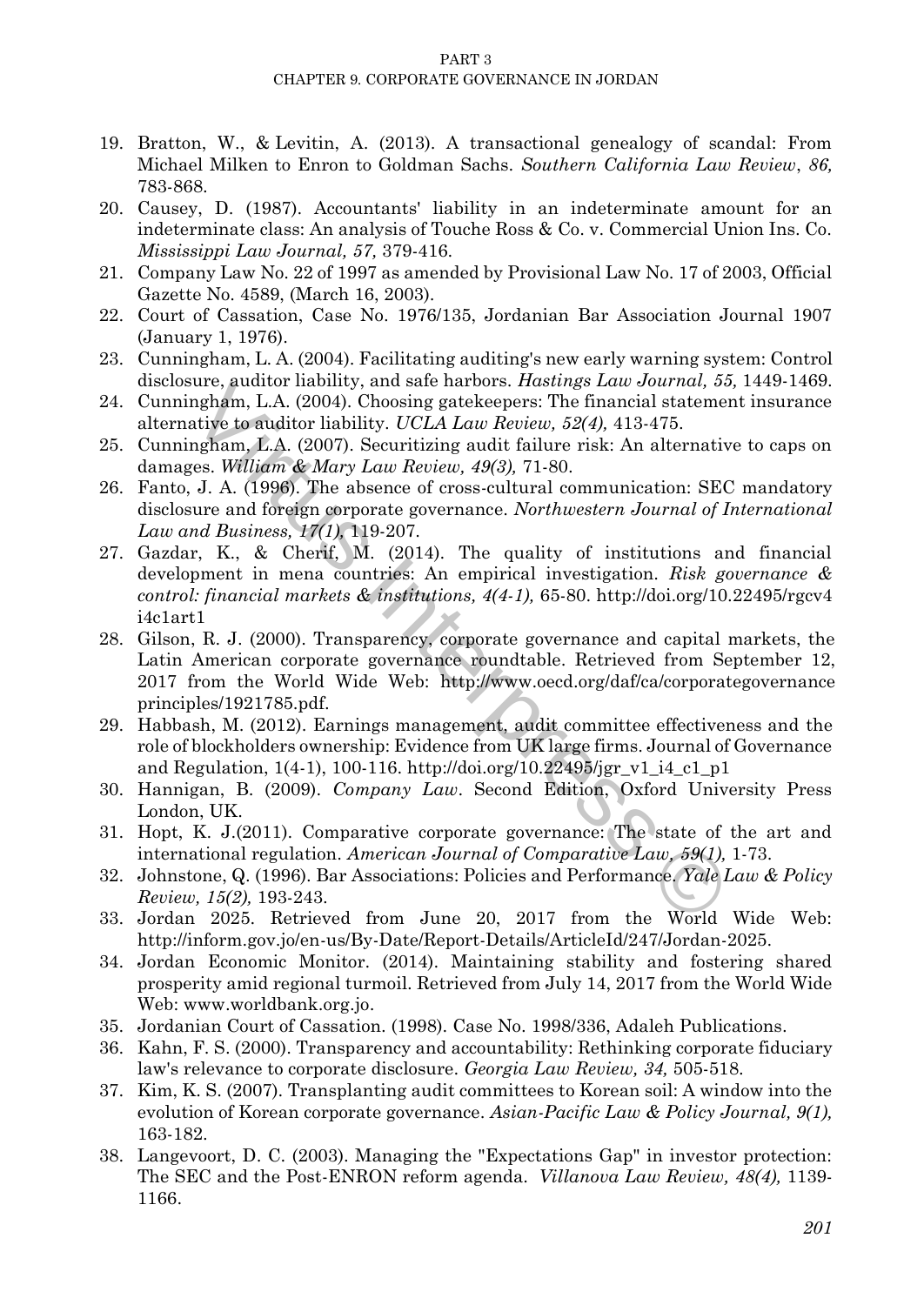- 39. Lavey, W. G. (2006). Responses by the Federal Communications Commission to WorldCom's Accounting Fraud. *Federal Communications Law Journal, 58(3),* 613- 682.
- 40. Law of Practicing the Auditing Profession No. 10 of 1961.
- 41. Lutzy, J. M. (2003). Analysis of the Proposed NYSE Corporate Governance and Audit Committee Listing Requirements. *DePaul Business & Commercial Law Journal, 2(1),* 99.
- 42. Malkawi, B. (2007). Reflections on the securities law of Jordan. *American University International law Review, 23(4),* 763-802.
- 43. McMillen, M. J.T. (2001). Islamic Shari'a-Compliant project finance: Collateral security and financing structure case studies. *Fordham International Law Journal, 24(4),* 1184-1263.
- 1044-260.<br>
1.64. A. (2001). The Securities and Exchange Commission's Ban<br>
1.4. A. (2001). The Securities and Exchange Commission's Ban<br>
is by Audit Firms: Amendments to Rule 2-01 of Regulation S-X<br>
i.e. Exchange Act of 19 44. Mijares, A. H. (2001). The Securities and Exchange Commission's Ban on Legal Services by Audit Firms: Amendments to Rule 2-01 of Regulation S-X Under the Securities Exchange Act of 1934. *University of San Francisco Law Review, 36(2),* 209- 231.
- 45. [Mishiel, S.,](http://www.emeraldinsight.com/author/Said+Suwaidan%2C+Mishiel) & Qasim, A. (2010). External Auditors' Reliance on Internal Auditors and its Impact on Audit Fees: An Empirical Investigation. *Managerial Auditing Journal, 25(6),* 509-525.
- 46. N.S. Khouri. (1994). The Evolution of the Audit Profession in Jordan, *Al-Iqtisadi Al-Urduni* (The Jordanian Economist), 82-83.
- 47. Nawaiseh, M. E. (2016). Can earnings management be influenced by audit quality? *International Journal of Finance and Accounting, 5(4),* 209-219.
- 48. Obeidat, O. (2015). Gov't launches 'Jordan 2025' development blueprint, Jordan times. Retrieved from the World Wide Web: <http://www.jordantimes.com/news/> local/gov't-launches-jordan-2025'-development-blueprint.
- 49. O'Connor, S. M. (2006). Strengthening Auditor Independence: Reestablishing Audits as Control and Premium Signaling Mechanisms. *Washington Law Review, 81(2),* 525- 567.
- 50. Oliver, N. T. (1989). Fiduciary obligations to holders of convertible debentures. *University of Cincinnati Law Review, 58(3),* 751-785.
- 51. Pacini, C. Greinke, A. and Gunz, S. (2001). Accountant liability to nonclient for negligence in the United Kingdom, Canada, Australia, and New Zealand. *Suffolk Transnational Law Review, 25(1),* 17-72.
- 52. Pacini, C. Martin, M.J., & Hamilton, L. (2000). AT the interface of law and accounting: An examination of a tend toward a reduction in the scope of auditor liability to third parties in the common law countries. *American Business Law Journal, 37(2),* 171-236.
- 53. Pearson, T. C. (2005). Creating accountability: Increased legal status of accounting and auditing authorities in the global capital markets. *North Carolina Journal of International Law & Comparative Regulation, 31(1),* 65-143.
- 54. Provisional Law on Organizing the Audit Profession No. 73 of 2003, Office Gazette No. 4606 (June 16, 2003).
- 55. Qadamani, I. (2007). White revolution in banks. *Al-Rai Newspaper, July 2*.
- 56. Regulation for Classifying Auditors No. 30 of 1986, Official Gazette No. 3389 (April 16, 1986).
- 57. Saadah, A. (1996). The Evolution of the Accounting and Auditing Profession in Jordan. *The Auditing Journal, 29(2),* 23-65.